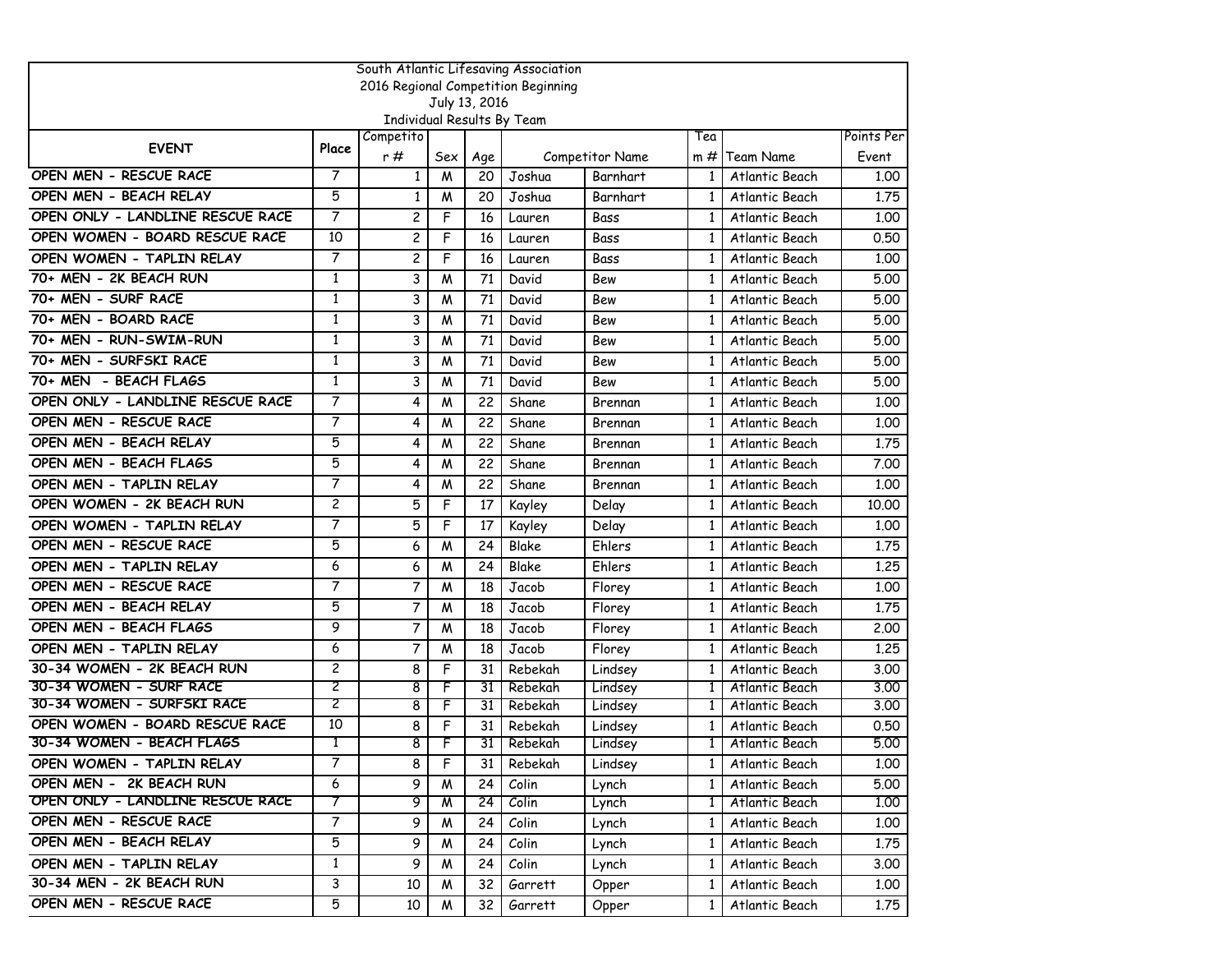| South Atlantic Lifesaving Association |                |                            |     |               |                                     |                    |                       |                |            |  |  |
|---------------------------------------|----------------|----------------------------|-----|---------------|-------------------------------------|--------------------|-----------------------|----------------|------------|--|--|
|                                       |                |                            |     |               | 2016 Regional Competition Beginning |                    |                       |                |            |  |  |
|                                       |                | Individual Results By Team |     | July 13, 2016 |                                     |                    |                       |                |            |  |  |
|                                       |                | Competito                  |     |               |                                     |                    | Tea                   |                | Points Per |  |  |
| <b>EVENT</b>                          | Place          | r#                         | Sex | Age           |                                     | Competitor Name    | $m \#$                | Team Name      | Event      |  |  |
| OPEN MEN - SURFSKI RACE               | 5              | 10                         | M   | 32            | Garrett                             | Opper              | $\mathbf{1}$          | Atlantic Beach | 7.00       |  |  |
| 30-34 MEN - SURFSKI RACE              | 3              | 10                         | M   | 32            | Garrett                             | Opper              | $\mathbf{1}$          | Atlantic Beach | 1.00       |  |  |
| OPEN MEN - BOARD RESCUE RACE          | 4              | 10                         | M   | 32            | Garrett                             | Opper              | $\mathbf{1}$          | Atlantic Beach | 4.00       |  |  |
| OPEN MEN - TAPLIN RELAY               | 6              | 10                         | M   | 32            | Garrett                             | Opper              | 1                     | Atlantic Beach | 1.25       |  |  |
| OPEN ONLY - LANDLINE RESCUE RACE      | 7              | 11                         | M   | 18            | Ryan                                | Petitt             | $\mathbf{1}$          | Atlantic Beach | 1.00       |  |  |
| OPEN MEN - RESCUE RACE                | 5              | 11                         | W   | 18            | Ryan                                | Petitt             | $\mathbf{1}$          | Atlantic Beach | 1,75       |  |  |
| OPEN MEN - BOARD RESCUE RACE          | 4              | 11                         | M   | 18            | Ryan                                | Petitt             | 1                     | Atlantic Beach | 4.00       |  |  |
| OPEN MEN - TAPLIN RELAY               | 6              | 11                         | M   | 18            | Ryan                                | Petitt             | $\mathbf{1}$          | Atlantic Beach | 1,25       |  |  |
| 45-49 MEN - 2K BEACH RUN              | 3              | 12                         | M   | 47            | John                                | Phillips           | 1                     | Atlantic Beach | 1.00       |  |  |
| OPEN MEN - RESCUE RACE                | 5              | 12                         | M   | 47            | John                                | Phillips           | $\mathbf{1}$          | Atlantic Beach | 1,75       |  |  |
| 45-49 MEN - SURFSKI RACE              | 3              | 12                         | M   | 47            | John                                | Phillips           | $\mathbf{1}$          | Atlantic Beach | 1.00       |  |  |
| 45-49 MEN - BEACH FLAGS               | $\overline{c}$ | 12                         | M   | 47            | John                                | Phillips           | $\mathbf{1}$          | Atlantic Beach | 3.00       |  |  |
| OPEN WOMEN - TAPLIN RELAY             | 7              | 13                         | F   | 28            | Ashley                              | Raymond            | $\mathbf{1}$          | Atlantic Beach | 1.00       |  |  |
| 50-54 MEN - 2K BEACH RUN              | $\mathbf{1}$   | 203                        | M   | 54            | Roger                               | Wilson             | 1                     | Atlantic Beach | 5.00       |  |  |
| 50-54 MEN - SURF RACE                 | Τ              | 203                        | M   | 54            | Roger                               | Wilson             | 1                     | Atlantic Beach | 5.00       |  |  |
| 50-54 MEN - BOARD RACE                | 1              | 203                        | M   | 54            | Roger                               | Wilson             | 1                     | Atlantic Beach | 5.00       |  |  |
| 50-54 MEN - RUN-SWIM-RUN              | $\mathbf{1}$   | 203                        | M   | 54            | Roger                               | Wilson             | 1                     | Atlantic Beach | 5.00       |  |  |
| 50-54 MEN - SURFSKI RACE              | $\mathbf{1}$   | 203                        | M   | 54            | Roger                               | Wilson             | 1                     | Atlantic Beach | 5.00       |  |  |
| 50-54 - INTERNATIONAL IRONMAN         | 1              | 203                        | W   | 54            | Roger                               | Wilson             | $\mathbf{1}$          | Atlantic Beach | 5.00       |  |  |
| 50-54 MEN - BEACH FLAGS               | 1              | 203                        | W   | 54            | Roger                               | Wilson             | 1                     | Atlantic Beach | 5.00       |  |  |
| OPEN WOMEN - 2K BEACH RUN             | 7              | 18                         | F   | 18            | Julia                               | Bordreau           | 2                     | Carolina Beach | 4.00       |  |  |
| OPEN WOMEN - BEACH RELAY              | 10             | 18                         | F   | 18            | Julia                               | Bordreau           | $\overline{c}$        | Carolina Beach | 0.25       |  |  |
| OPEN MEN - BEACH RELAY                | 3              | 20                         | M   | 20            | Chris                               | Brigham            | $\overline{c}$        | Carolina Beach | 2.25       |  |  |
| OPEN MEN - BEACH RELAY                | 3              | 21                         | W   | 21            | David                               | Brigham            | 2                     | Carolina Beach | 2.25       |  |  |
| 45-49 MEN - 2K BEACH RUN              | $\overline{c}$ | 22                         | M   | 46            | Matt                                | <b>Brzescinski</b> | $\overline{c}$        | Carolina Beach | 3.00       |  |  |
| 45-49 MEN - BOARD RACE                | 3              | 22                         | M   | 46            | Matt                                | Brzescinski        | 2                     | Carolina Beach | 1,00       |  |  |
| OPEN WOMEN - BEACH RELAY              | 10             | 27                         | F   | 18            | Angela                              | Delfino            | $\overline{c}$        | Carolina Beach | 0.25       |  |  |
| OPEN WOMEN - BEACH RELAY              | 10             | 30                         | F   | 18            | Emily                               | Hatem              | $\overline{c}$        | Carolina Beach | 0.25       |  |  |
| OPEN MEN - BEACH RELAY                | 3              | 31                         | W   | 21            | Michael                             | Hayes              | $\overline{c}$        | Carolina Beach | 2.25       |  |  |
| 40-44 MEN - 2K BEACH RUN              | 3              | 34                         | M   | 40            | Chris                               | Holler             | 2                     | Carolina Beach | 1.00       |  |  |
| 40-44 MEN - SURF RACE                 | 3              | 34                         | M   | 40            | Chris                               | Holler             | $\mathbf{2}^{\prime}$ | Carolina Beach | 1.00       |  |  |
| 40-44 MEN - BOARD RACE                | 3              | 34                         | M   | 40            | Chris                               | Holler             | 2                     | Carolina Beach | 1.00       |  |  |
| 40-44 MEN - RUN-SWIM-RUN              | 3              | 34                         | W   | 40            | Chris                               | Holler             | 2                     | Carolina Beach | 1.00       |  |  |
| 40-44 MEN - SURFSKI RACE              | 3              | 34                         | M   | 40            | Chris                               | Holler             | 2                     | Carolina Beach | 1.00       |  |  |
| 40-44 MEN - BEACH FLAGS               | 3              | 34                         | M   | 40            | Chris                               | Holler             | $\mathbf{2}^{\prime}$ | Carolina Beach | 1.00       |  |  |
| OPEN WOMEN - SURF RACE                | 6              | 36                         | F   | 17            | Alet                                | Jewell             | 2                     | Carolina Beach | 5.00       |  |  |
| OPEN WOMEN - BEACH RELAY              | 10             | 36                         | F   | 17            | Alet                                | Jewell             | $\mathsf{2}$          | Carolina Beach | 0.25       |  |  |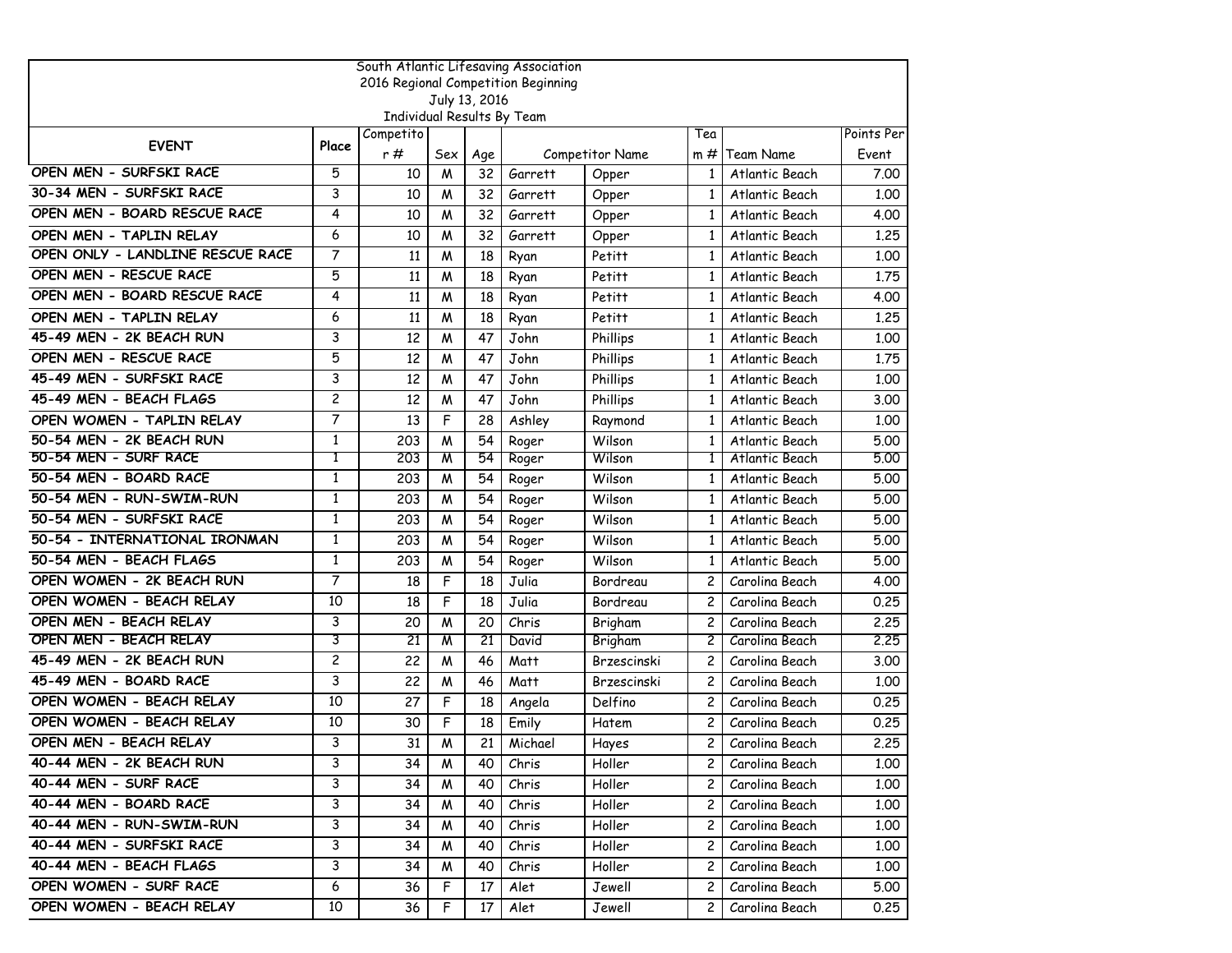| South Atlantic Lifesaving Association |                |                                         |     |               |                                     |                 |                |                   |            |  |
|---------------------------------------|----------------|-----------------------------------------|-----|---------------|-------------------------------------|-----------------|----------------|-------------------|------------|--|
|                                       |                |                                         |     |               | 2016 Regional Competition Beginning |                 |                |                   |            |  |
|                                       |                |                                         |     | July 13, 2016 |                                     |                 |                |                   |            |  |
|                                       |                | Individual Results By Team<br>Competito |     |               |                                     |                 | Tea            |                   | Points Per |  |
| <b>EVENT</b>                          | Place          | r#                                      | Sex | Age           |                                     | Competitor Name | $m \#$         | Team Name         | Event      |  |
| OPEN WOMEN - BOARD RESCUE RACE        | $\overline{7}$ | 36                                      | F   | 17            | Alet                                | Jewell          | $\overline{c}$ | Carolina Beach    | 2.00       |  |
| OPEN MEN - BEACH FLAGS                | $\overline{c}$ | 37                                      | M   | 28            | Edmund                              | Kennedy         | $\overline{c}$ | Carolina Beach    | 10.00      |  |
| OPEN MEN - BEACH RELAY                | 3              | 40                                      | M   | 21            | Peter                               | Miller          | $\overline{c}$ | Carolina Beach    | 2,25       |  |
| 35-39 MEN - BEACH FLAGS               | $\overline{c}$ | 44                                      | M   | 37            | Chad                                | Soward          | 2              | Carolina Beach    | 3.00       |  |
| OPEN WOMEN - BOARD RESCUE RACE        | 7              | 45                                      | F   | 18            | Sydney                              | Westra          | $\overline{c}$ | Carolina Beach    | 2.00       |  |
| OPEN WOMEN - SURF RACE                | $\overline{c}$ | 46                                      | F   | 19            | Hannah                              | Craig           | 3              | Charleston County | 10.00      |  |
| OPEN WOMEN - RUN-SWIM-RUN             | 1              | 46                                      | F   | 19            | Hannah                              | Craig           | 3              | Charleston County | 12,00      |  |
| OPEN WOMEN - RESCUE RACE              | $\mathbf{1}$   | 46                                      | F   | 19            | Hannah                              | Craig           | 3              | Charleston County | 3.00       |  |
| OPEN WOMEN - BOARD RESCUE RACE        | 1              | 46                                      | F   | 19            | Hannah                              | Craig           | 3              | Charleston County | 6.00       |  |
| OPEN WOMEN - TAPLIN RELAY             | 8              | 46                                      | F   | 19            | Hannah                              | Craig           | 3              | Charleston County | 0.75       |  |
| OPEN WOMEN - BEACH RELAY              | $\overline{7}$ | 47                                      | F   | 20            | Abby                                | Deal            | 3              | Charleston County | 1.00       |  |
| OPEN WOMEN - TAPLIN RELAY             | 9              | 47                                      | F   | 20            | Abby                                | Deal            | 3              | Charleston County | 0.50       |  |
| OPEN MEN - BEACH RELAY                | $\overline{c}$ | 50                                      | M   | 21            | Allen                               | Gillespie       | 3              | Charleston County | 2.50       |  |
| OPEN MEN - BEACH FLAGS                | 10             | 50                                      | M   | 21            | Allen                               | Gillespie       | 3              | Charleston County | 1.00       |  |
| OPEN MEN - 2K BEACH RUN               | 10             | 51                                      | M   | 20            | John                                | Hall            | 3              | Charleston County | 1.00       |  |
| OPEN MEN - RESCUE RACE                | 3              | 51                                      | M   | 20            | John                                | Hall            | 3              | Charleston County | 2.25       |  |
| OPEN MEN - RESCUE RACE                | 3              | 52                                      | M   | 20            | Chase                               | Heffron         | 3              | Charleston County | 2,25       |  |
| OPEN MEN - BEACH RELAY                | 10             | 55                                      | M   | 19            | Max                                 | Hutton          | 3              | Charleston County | 0.25       |  |
| OPEN - INTERNATIONAL IRONMAN          | 5              | 55                                      | M   | 19            | Max                                 | Hutton          | 3              | Charleston County | 7.00       |  |
| OPEN MEN - BEACH RELAY                | $\overline{c}$ | 56                                      | M   | 25            | Kurtyss                             | Kasten          | 3              | Charleston County | 2.50       |  |
| OPEN MEN - BOARD RESCUE RACE          | 8              | 56                                      | M   | 25            | Kurtyss                             | Kasten          | 3              | Charleston County | 1.50       |  |
| OPEN MEN - BEACH FLAGS                | 6              | 56                                      | M   | 25            | Kurtyss                             | Kasten          | 3              | Charleston County | 5.00       |  |
| OPEN WOMEN - RESCUE RACE              | $\mathbf{1}$   | 57                                      | F   | 19            | Carina                              | Kastenholz      | 3              | Charleston County | 3.00       |  |
| OPEN WOMEN - TAPLIN RELAY             | 8              | 57                                      | F   | 19            | Carina                              | Kastenholz      | 3              | Charleston County | 0.75       |  |
| OPEN WOMEN - RESCUE RACE              | $\mathbf{1}$   | 58                                      | F   | 18            | Elise                               | LaVoi           | 3              | Charleston County | 3.00       |  |
| OPEN WOMEN - TAPLIN RELAY             | 8              | 58                                      | F   | 18            | Elise                               | LaVoi           | 3              | Charleston County | 0.75       |  |
| 35-39 MEN - SURF RACE                 | 1              | 59                                      | M   | 36            | Brian                               | Mack            | 3              | Charleston County | 5.00       |  |
| 35-39 MEN - BOARD RACE                | 3              | 59                                      | M   | 36            | Brian                               | Mack            | 3              | Charleston County | 1.00       |  |
| 35-39 MEN - RUN-SWIM-RUN              | 1              | 59                                      | M   | 36            | Brian                               | Mack            | 3              | Charleston County | 5.00       |  |
| 35-39 MEN - SURFSKI RACE              | $\overline{c}$ | 59                                      | W   | 36            | Brian                               | Mack            | 3              | Charleston County | 3.00       |  |
| 35-39 - INTERNATIONAL IRONMAN         | 3              | 59                                      | W   | 36            | Brian                               | Mack            | 3              | Charleston County | 1.00       |  |
| 30-34 MEN - 2K BEACH RUN              | 2              | 61                                      | W   | 34            | Clark                               | Noble           | 3              | Charleston County | 3.00       |  |
| 30-34 MEN - SURF RACE                 | 3              | 61                                      | Μ   | 34            | Clark                               | Noble           | 3              | Charleston County | 1.00       |  |
| 30-34 MEN-RUN - SWIM-RUN              | 3              | 61                                      | M   | 34            | Clark                               | Noble           | 3              | Charleston County | 1.00       |  |
| OPEN MEN - BOARD RESCUE RACE          | 5              | 62                                      | W   | 23            | Anthony                             | Tipton          | 3              | Charleston County | 3.50       |  |
| OPEN WOMEN - BEACH RELAY              | 7              | 63                                      | F   | 22            | Arden                               | Turkewicz       | 3              | Charleston County | 1.00       |  |
| OPEN WOMEN - TAPLIN RELAY             | 9              | 63                                      | F   | 22            | Arden                               | Turkewicz       | 3              | Charleston County | 0.50       |  |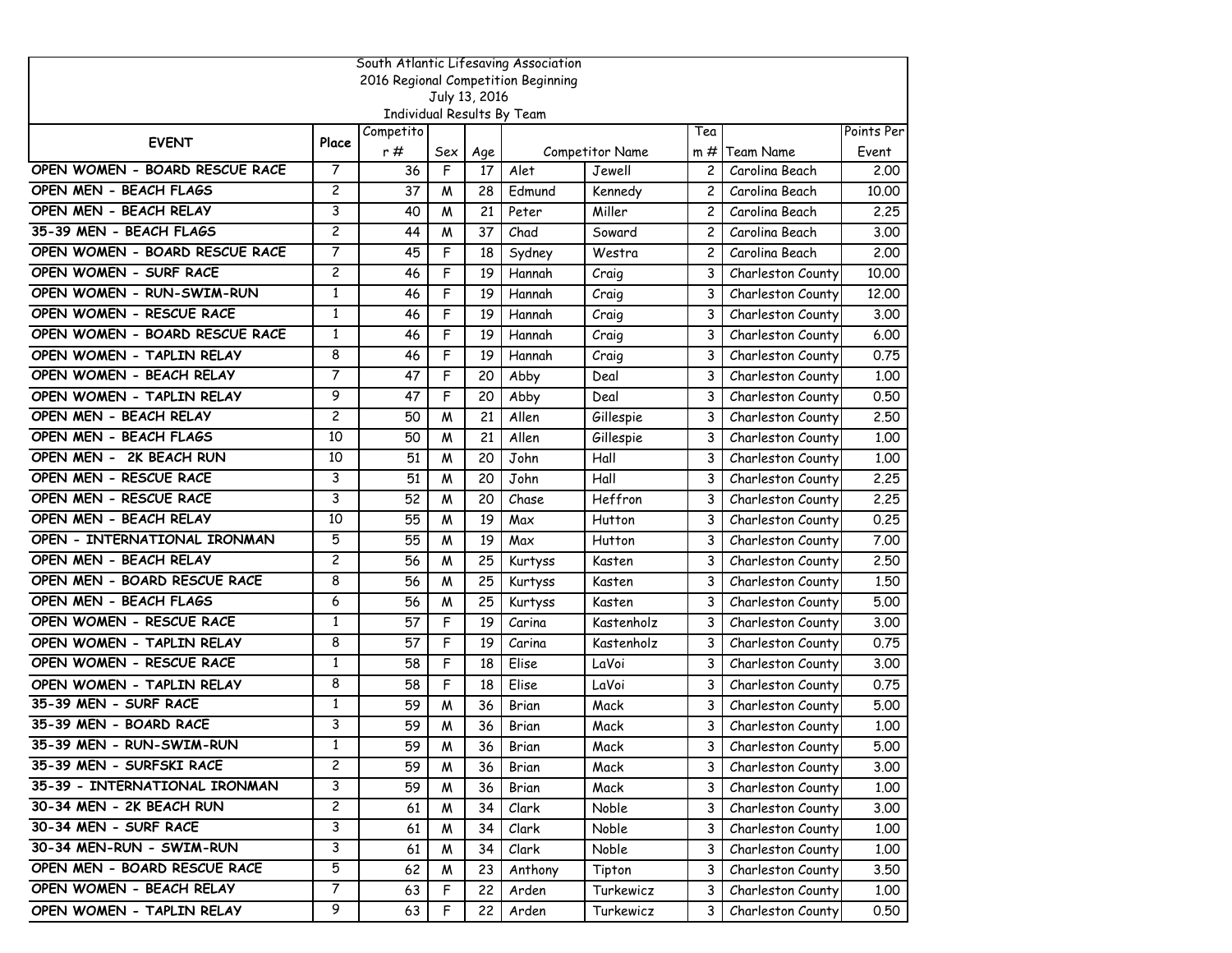| South Atlantic Lifesaving Association |                |                            |     |               |                                     |                 |        |                   |            |  |  |
|---------------------------------------|----------------|----------------------------|-----|---------------|-------------------------------------|-----------------|--------|-------------------|------------|--|--|
|                                       |                |                            |     |               | 2016 Regional Competition Beginning |                 |        |                   |            |  |  |
|                                       |                | Individual Results By Team |     | July 13, 2016 |                                     |                 |        |                   |            |  |  |
|                                       |                | Competito                  |     |               |                                     |                 | Tea    |                   | Points Per |  |  |
| <b>EVENT</b>                          | Place          | r#                         | Sex | Age           |                                     | Competitor Name | $m \#$ | Team Name         | Event      |  |  |
| OPEN MEN - RESCUE RACE                | 3              | 64                         | M   | 17            | Alex                                | Wall            | 3      | Charleston County | 2.25       |  |  |
| OPEN MEN - BEACH RELAY                | 10             | 65                         | M   | 20            | Robbie                              | Wilson          | 3      | Charleston County | 0.25       |  |  |
| OPEN MEN - BEACH RELAY                | $\overline{c}$ | 149                        | M   | 16            | Justin                              | O'Donnell       | 3      | Charleston County | 2,50       |  |  |
| OPEN MEN - BEACH RELAY                | 10             | 162                        | M   | 18            | Corey                               | Kubat           | 3      | Charleston County | 0.25       |  |  |
| OPEN WOMEN - SURF RACE                | 1              | 165                        | F   | 17            | Peyton                              | Wilson          | 3      | Charleston County | 12.00      |  |  |
| OPEN WOMEN - RESCUE RACE              | $\mathbf{1}$   | 165                        | F   | 17            | Peyton                              | Wilson          | 3      | Charleston County | 3.00       |  |  |
| OPEN WOMEN - BOARD RESCUE RACE        | 1              | 165                        | F   | 17            | Peyton                              | Wilson          | 3      | Charleston County | 6.00       |  |  |
| OPEN WOMEN - TAPLIN RELAY             | 8              | 165                        | F   | 17            | Peyton                              | Wilson          | 3      | Charleston County | 0.75       |  |  |
| OPEN WOMEN - 2K BEACH RUN             | 6              | 166                        | F   | 17            | Mary                                | Wilson          | 3      | Charleston County | 5.00       |  |  |
| OPEN WOMEN - BEACH RELAY              | 7              | 166                        | F   | 17            | Mary                                | Wilson          | 3      | Charleston County | 1.00       |  |  |
| OPEN WOMEN - TAPLIN RELAY             | 9              | 166                        | F   | 17            | Mary                                | Wilson          | 3      | Charleston County | 0.50       |  |  |
| OPEN MEN - BOARD RESCUE RACE          | 5              | 169                        | M   | 23            | Samuel                              | Blythe          | 3      | Charleston County | 3.50       |  |  |
| OPEN - INTERNATIONAL IRONMAN          | 7              | 169                        | M   | 23            | Samuel                              | Blythe          | 3      | Charleston County | 4.00       |  |  |
| OPEN MEN - BEACH RELAY                | 10             | 170                        | M   | 19            | Noah                                | Butler          | 3      | Charleston County | 0.25       |  |  |
| 40-44 MEN - 2K BEACH RUN              | 1              | 171                        | M   | 40            | Stephen                             | Fernandez       | 3      | Charleston County | 5.00       |  |  |
| 40-44 MEN - SURF RACE                 | $\mathbf{1}$   | 171                        | W   | 40            | Stephen                             | Fernandez       | 3      | Charleston County | 5.00       |  |  |
| 40-44 MEN - BOARD RACE                | $\overline{c}$ | 171                        | M   | 40            | Stephen                             | Fernandez       | 3      | Charleston County | 3.00       |  |  |
| 40-44 MEN - RUN-SWIM-RUN              | $\mathbf{1}$   | 171                        | M   | 40            | Stephen                             | Fernandez       | 3      | Charleston County | 5.00       |  |  |
| OPEN MEN - RESCUE RACE                | 3              | 171                        | M   | 40            | Stephen                             | Fernandez       | 3      | Charleston County | 2.25       |  |  |
| 40-44 MEN - SURFSKI RACE              | $\overline{c}$ | 171                        | M   | 40            | Stephen                             | Fernandez       | 3      | Charleston County | 3.00       |  |  |
| OPEN MEN - BOARD RESCUE RACE          | 8              | 171                        | W   | 40            | Stephen                             | Fernandez       | 3      | Charleston County | 1.50       |  |  |
| 40-44 - INTERNATIONAL IRONMAN         | $\overline{c}$ | 171                        | M   | 40            | Stephen                             | Fernandez       | 3      | Charleston County | 3.00       |  |  |
| 40-44 MEN - BEACH FLAGS               | $\overline{c}$ | 171                        | M   | 40            | Stephen                             | Fernandez       | 3      | Charleston County | 3.00       |  |  |
| OPEN WOMEN - BEACH RELAY              | 7              | 173                        | F   | 16            | Lauren                              | Cox             | 3      | Charleston County | 1.00       |  |  |
| OPEN WOMEN - TAPLIN RELAY             | 9              | 173                        | F   | 16            | Lauren                              | C <sub>0</sub>  | 3      | Charleston County | 0.50       |  |  |
| OPEN MEN - BEACH RELAY                | $\overline{c}$ | 174                        | W   | 17            | Ian                                 | Butler          | 3      | Charleston County | 2.50       |  |  |
| OPEN MEN - BEACH FLAGS                | 8              | 174                        | M   | 17            | Ian                                 | Butler          | 3      | Charleston County | 3.00       |  |  |
| 40-44 MEN - 2K BEACH RUN              | $\overline{c}$ | 176                        | M   | 40            | Shaun                               | Buen            | 5      | Corolla           | 3.00       |  |  |
| OPEN ONLY - LANDLINE RESCUE RACE      | 6              | 176                        | M   | 40            | Shaun                               | Buen            | 5      | Corolla           | 1,25       |  |  |
| 40-44 MEN - SURF RACE                 | $\overline{c}$ | 176                        | W   | 40            | Shaun                               | Buen            | 5      | Corolla           | 3.00       |  |  |
| 40-44 MEN - BOARD RACE                | $\mathbf{1}$   | 176                        | W   | 40            | Shaun                               | Buen            | 5      | Corolla           | 5.00       |  |  |
| 40-44 MEN - RUN-SWIM-RUN              | $\overline{c}$ | 176                        | M   | 40            | Shaun                               | Buen            | 5.     | Corolla           | 3.00       |  |  |
| 40-44 MEN - SURFSKI RACE              | 1              | 176                        | W   | 40            | Shaun                               | Buen            | 5      | Corolla           | 5.00       |  |  |
| 40-44 - INTERNATIONAL IRONMAN         | $\mathbf{1}$   | 176                        | M   | 40            | Shaun                               | Buen            | 5      | Corolla           | 5.00       |  |  |
| 40-44 MEN - BEACH FLAGS               | $\mathbf{1}$   | 176                        | W   | 40            | Shaun                               | Buen            | 5      | Corolla           | 5.00       |  |  |
| OPEN MEN - TAPLIN RELAY               | 10             | 176                        | W   | 40            | Shaun                               | Buen            | 5      | Corolla           | 0.25       |  |  |
| OPEN MEN - SURF RACE                  | $\mathbf{2}$   | 177                        | M   | 20            | Eyan                                | Eagle           | 5.     | Corolla           | 10.00      |  |  |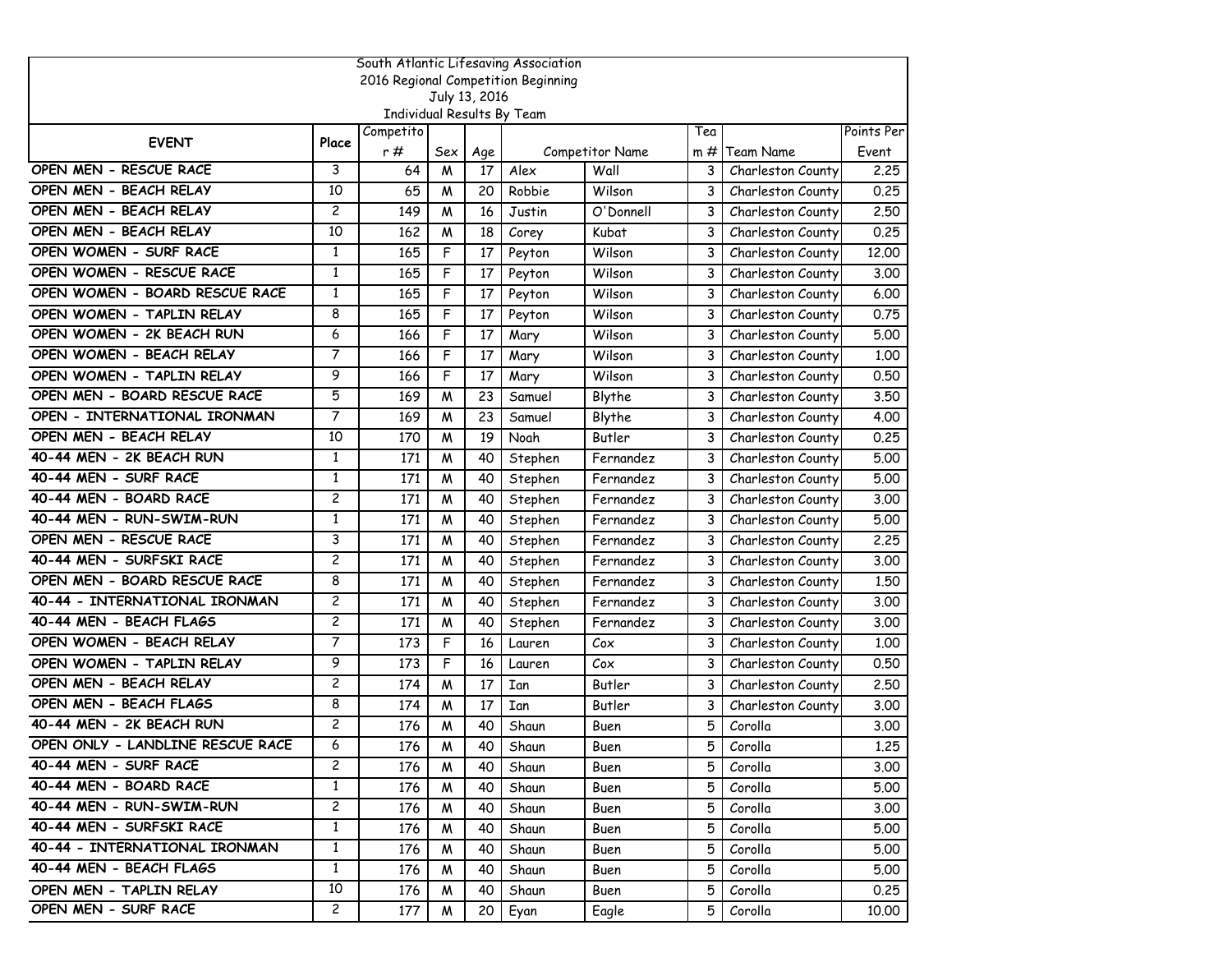| South Atlantic Lifesaving Association |                |                            |     |               |                                     |                 |     |             |            |  |  |
|---------------------------------------|----------------|----------------------------|-----|---------------|-------------------------------------|-----------------|-----|-------------|------------|--|--|
|                                       |                |                            |     |               | 2016 Regional Competition Beginning |                 |     |             |            |  |  |
|                                       |                | Individual Results By Team |     | July 13, 2016 |                                     |                 |     |             |            |  |  |
|                                       |                | Competito                  |     |               |                                     |                 | Tea |             | Points Per |  |  |
| <b>EVENT</b>                          | Place          | r#                         | Sex | Age           |                                     | Competitor Name | m#  | Team Name   | Event      |  |  |
| OPEN MEN - RUN-SWIM-RUN               | $\overline{c}$ | 177                        | M   | 20            | Eyan                                | Eagle           | 5   | Corolla     | 10.00      |  |  |
| OPEN MEN - BOARD RESCUE RACE          | $\mathbf{1}$   | 177                        | M   | 20            | Eyan                                | Eagle           | 5   | Corolla     | 6.00       |  |  |
| OPEN MEN - TAPLIN RELAY               | 10             | 177                        | M   | 20            | Eyan                                | Eagle           | 5   | Corolla     | 0.25       |  |  |
| OPEN ONLY - LANDLINE RESCUE RACE      | 6              | 178                        | M   | 21            | Chris                               | Harvey          | 5   | Corolla     | 1.25       |  |  |
| OPEN MEN - TAPLIN RELAY               | 10             | 178                        | M   | 21            | Chris                               | Harvey          | 5   | Corolla     | 0.25       |  |  |
| OPEN WOMEN - 2K BEACH RUN             | $\mathbf{1}$   | 179                        | F   | 20            | Caro                                | Hopkins         | 5   | Corolla     | 12,00      |  |  |
| OPEN ONLY - LANDLINE RESCUE RACE      | 6              | 179                        | F   | 20            | Caro                                | Hopkins         | 5   | Corolla     | 1.25       |  |  |
| OPEN WOMEN - BEACH RELAY              | 3              | 179                        | F   | 20            | Caro                                | Hopkins         | 5   | Corolla     | 2.25       |  |  |
| OPEN WOMEN - TAPLIN RELAY             | 3              | 179                        | F   | 20            | Caro                                | Hopkins         | 5   | Corolla     | 2.25       |  |  |
| OPEN WOMEN - BOARD RACE               | 9              | 180                        | F   | 22            | Ella                                | Kloster         | 5   | Corolla     | 2.00       |  |  |
| OPEN WOMEN - BEACH RELAY              | 3              | 180                        | F   | 22            | Ella                                | Kloster         | 5   | Corolla     | 2.25       |  |  |
| OPEN WOMEN - BOARD RESCUE RACE        | 5              | 180                        | F   | 22            | Ella                                | Kloster         | 5   | Corolla     | 3.50       |  |  |
| OPEN WOMEN - TAPLIN RELAY             | 3              | 180                        | F   | 22            | Ella                                | Kloster         | 5   | Corolla     | 2.25       |  |  |
| 35-39 MEN - 2K BEACH RUN              | $\overline{c}$ | 181                        | M   | 38            | Zack                                | Lobisch         | 5   | Corolla     | 3.00       |  |  |
| OPEN ONLY - LANDLINE RESCUE RACE      | 6              | 181                        | M   | 38            | Zack                                | Lobisch         | 5   | Corolla     | 1.25       |  |  |
| 35-39 MEN - SURF RACE                 | 3              | 181                        | M   | 38            | Zack                                | Lobisch         | 5   | Corolla     | 1,00       |  |  |
| OPEN MEN - BOARD RACE                 | 6              | 181                        | M   | 38            | Zack                                | Lobisch         | 5   | Corolla     | 5.00       |  |  |
| 35-39 MEN - BOARD RACE                | $\mathbf{1}$   | 181                        | M   | 38            | Zack                                | Lobisch         | 5   | Corolla     | 5.00       |  |  |
| OPEN MEN - BOARD RESCUE RACE          | 1              | 181                        | M   | 38            | Zack                                | Lobisch         | 5   | Corolla     | 6.00       |  |  |
| 35-39 - INTERNATIONAL IRONMAN         | $\overline{c}$ | 181                        | M   | 38            | Zack                                | Lobisch         | 5   | Corolla     | 3.00       |  |  |
| 35-39 MEN - BEACH FLAGS               | 3              | 181                        | W   | 38            | Zack                                | Lobisch         | 5   | Corolla     | 1.00       |  |  |
| OPEN MEN - TAPLIN RELAY               | 10             | 181                        | M   | 38            | Zack                                | Lobisch         | 5   | Corolla     | 0.25       |  |  |
| 55-59 MEN - SURF RACE                 | $\mathbf{1}$   | 151                        | M   | 55            | Mirek                               | Dabrowski       | 18  | Duck        | 5.00       |  |  |
| 55-59 MEN - RUN-SWIM-RUN              | 1              | 151                        | M   | 55            | Mirek                               | Dabrowski       | 18  | Duck        | 5.00       |  |  |
| 55-59 MEN - SURFSKI RACE              | $\mathbf{1}$   | 151                        | M   | 55            | Mirek                               | Dabrowski       | 18  | Duck        | 5.00       |  |  |
| 55-59 MEN - BEACH FLAGS               | $\mathbf{1}$   | 151                        | M   | 55            | Mirek                               | Dabrowski       | 18  | Duck        | 5.00       |  |  |
| OPEN ONLY - LANDLINE RESCUE RACE      | 8              | 152                        | M   | 23            | Jacob                               | Dinger          | 18  | Duck        | 0.75       |  |  |
| OPEN MEN - TAPLIN RELAY               | 4              | 152                        | M   | 23            | Jacob                               | Dinger          | 18  | Duck        | 2.00       |  |  |
| OPEN ONLY - LANDLINE RESCUE RACE      | 8              | 153                        | F   | 22            | Becca                               | Leventhal       | 18  | Duck        | 0.75       |  |  |
| OPEN WOMEN - BEACH RELAY              | 3              | 153                        | F   | 22            | Becca                               | Leventhal       | 18  | Duck        | 2.25       |  |  |
| OPEN WOMEN - BEACH FLAGS              | 5              | 153                        | F   | 22            | Becca                               | Leventhal       | 18  | Duck        | 7.00       |  |  |
| OPEN ONLY - LANDLINE RESCUE RACE      | 8              | 155                        | M   | 30            | Cody                                | McKinney        | 18  | Duck        | 0.75       |  |  |
| OPEN MEN - 2K BEACH RUN               | 8              | 156                        | W   | 23            | Ben                                 | Rice            | 18  | Duck        | 3.00       |  |  |
| OPEN MEN - TAPLIN RELAY               | 4              | 157                        | M   | 19            | Walker                              | Ross            | 18  | <b>Duck</b> | 2.00       |  |  |
| OPEN MEN - TAPLIN RELAY               | 4              | 158                        | W   | 22            | Jackson                             | Young           | 18  | Duck        | 2.00       |  |  |
| OPEN ONLY - LANDLINE RESCUE RACE      | 8              | 159                        | M   | 23            | Michael                             | Young           | 18  | Duck        | 0.75       |  |  |
| OPEN MEN - BOARD RACE                 | 4              | 160                        | M   | 20            | Riley                               | Young           | 18  | Duck        | 8.00       |  |  |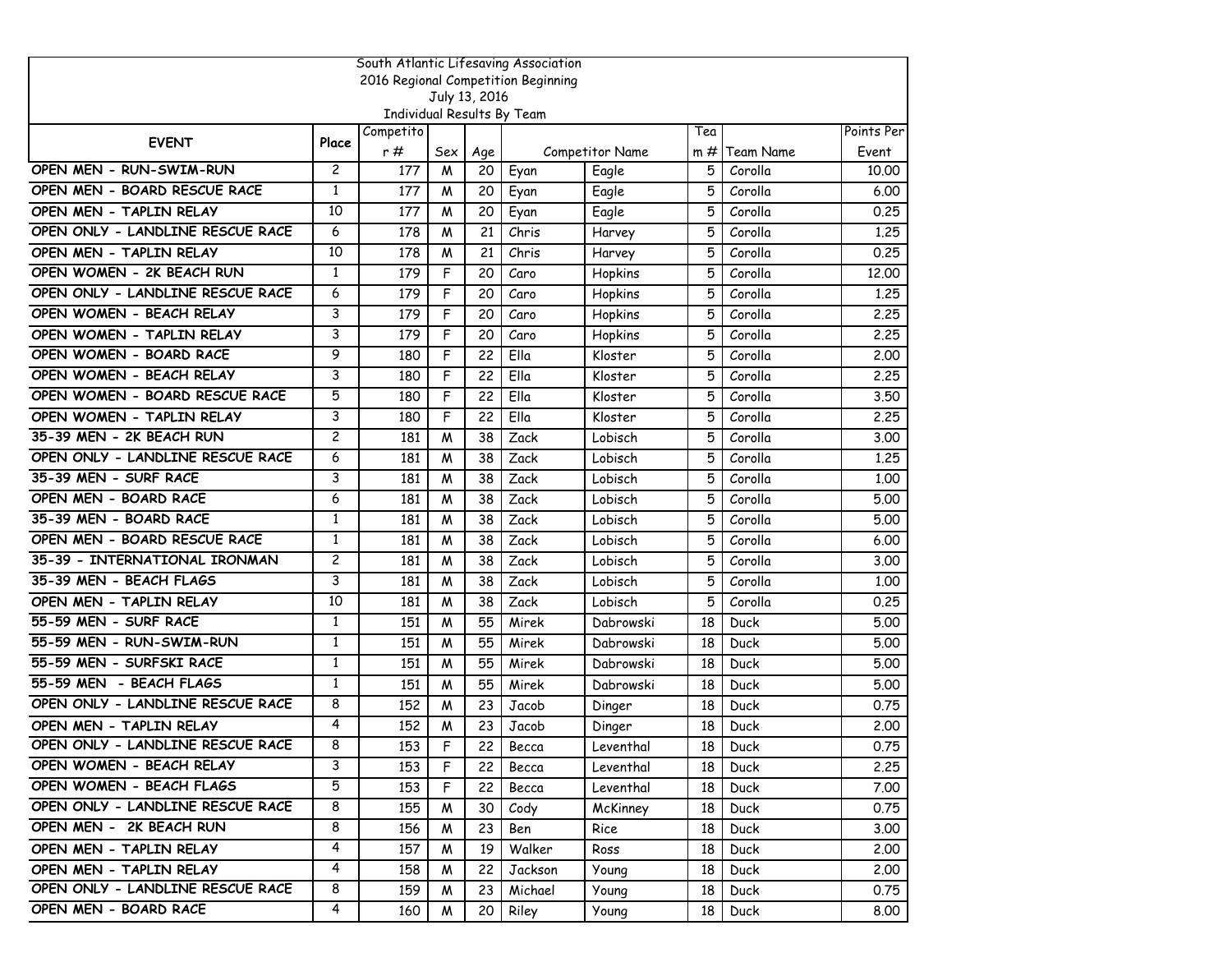| South Atlantic Lifesaving Association |                |                            |     |               |                                     |                 |                |             |            |  |
|---------------------------------------|----------------|----------------------------|-----|---------------|-------------------------------------|-----------------|----------------|-------------|------------|--|
|                                       |                |                            |     |               | 2016 Regional Competition Beginning |                 |                |             |            |  |
|                                       |                | Individual Results By Team |     | July 13, 2016 |                                     |                 |                |             |            |  |
|                                       |                | Competito                  |     |               |                                     |                 | Tea            |             | Points Per |  |
| <b>EVENT</b>                          | Place          | r#                         | Sex | Age           |                                     | Competitor Name | m#             | Team Name   | Event      |  |
| OPEN MEN - SURFSKI RACE               | 9              | 160                        | M   | 20            | Riley                               | Young           | 18             | Duck        | 2.00       |  |
| OPEN - INTERNATIONAL IRONMAN          | 9              | 160                        | M   | 20            | Riley                               | Young           | 18             | Duck        | 2,00       |  |
| OPEN MEN - TAPLIN RELAY               | 4              | 160                        | M   | 20            | Riley                               | Young           | 18             | Duck        | 2,00       |  |
| OPEN WOMEN - 2K BEACH RUN             | 10             | 161                        | F   | 37            | Sylvia                              | Wolff           | 18             | Duck        | 1.00       |  |
| 35-39 WOMEN - 2K BEACH RUN            | $\mathbf{1}$   | 161                        | F   | 37            | Sylvia                              | Wolff           | 18             | Duck        | 5.00       |  |
| 35-39 WOMEN - SURF RACE               | $\overline{c}$ | 161                        | F   | 37            | Sylvia                              | Wolff           | 18             | Duck        | 3.00       |  |
| OPEN WOMEN - BOARD RACE               | 8              | 161                        | F   | 37            | Sylvia                              | Wolff           | 18             | Duck        | 3.00       |  |
| 35-39 WOMEN - BOARD RACE              | $\overline{c}$ | 161                        | F   | 37            | Sylvia                              | Wolff           | 18             | Duck        | 3.00       |  |
| 35-39 WOMEN - RUN-SWIM-RUN            | $\overline{c}$ | 161                        | F   | 37            | Sylvia                              | Wolff           | 18             | Duck        | 3.00       |  |
| OPEN WOMEN - BEACH RELAY              | 3              | 161                        | F   | 37            | Sylvia                              | Wolff           | 18             | Duck        | 2.25       |  |
| OPEN WOMEN - SURFSKI RACE             | 9              | 161                        | F   | 37            | Sylvia                              | Wolff           | 18             | Duck        | 2.00       |  |
| 35-39 WOMEN - SURFSKI RACE            | 1              | 161                        | F   | 37            | Sylvia                              | Wolff           | 18             | Duck        | 5.00       |  |
|                                       |                |                            |     |               |                                     |                 |                |             |            |  |
| OPEN - INTERNATIONAL IRONWOMAN        | 5              | 161                        | F   | 37            | Sylvia                              | Wolff           | 18             | Duck        | 7.00       |  |
|                                       |                |                            |     |               |                                     |                 |                |             |            |  |
| 35-39 - INTERNATIONAL IRONWOMAN       | 2              | 161                        | F   | 37            | Sylvia                              | Wolff           | 18             | Duck        | 3.00       |  |
| OPEN WOMEN - BEACH FLAGS              | 4              | 161                        | F   | 37            | Sylvia                              | Wolff           | 18             | Duck        | 8.00       |  |
| 35-39 WOMEN - BEACH FLAGS             | 1              | 161                        | F   | 37            | Sylvia                              | Wolff           | 18             | Duck        | 5.00       |  |
| 50-54 WOMEN - 2K BEACH RUN            | 1              | 204                        | F   | 51            | Shannon                             | Shay            | 18             | Duck        | 5.00       |  |
| 50-54 WOMEN - SURF RACE               | $\mathbf{1}$   | 204                        | F   | 51            | Shannon                             | Shay            | 18             | Duck        | 5.00       |  |
| 50-54 WOMEN - BEACH FLAGS             | $\mathbf{1}$   | 204                        | F   | 51            | Shannon                             | Shay            | 18             | Duck        | 5.00       |  |
| OPEN WOMEN - SURF RACE                | 5              | 66                         | F   | 21            | Chloe                               | <b>Bennett</b>  | 7              | Hilton Head | 7.00       |  |
| OPEN WOMEN - RUN-SWIM-RUN             | 8              | 66                         | F   | 21            | Chloe                               | <b>Bennett</b>  | 7              | Hilton Head | 3.00       |  |
| OPEN WOMEN - RESCUE RACE              | 7              | 66                         | F   | 21            | Chloe                               | <b>Bennett</b>  | 7              | Hilton Head | 1.00       |  |
| OPEN WOMEN - RESCUE RACE              | 8              | 67                         | F   | 19            | Talia                               | Booher          | 7              | Hilton Head | 0.75       |  |
| OPEN WOMEN - BEACH RELAY              | $\mathbf{1}$   | 67                         | F   | 19            | Talia                               | Booher          | $\overline{7}$ | Hilton Head | 3.00       |  |
| OPEN WOMEN - BEACH FLAGS              | 9              | 67                         | F   | 19            | Talia                               | Booher          | 7              | Hilton Head | 2.00       |  |
| OPEN MEN - 2K BEACH RUN               | 7              | 68                         | M   | 21            | Jacob                               | Dummermuth      | 7              | Hilton Head | 4.00       |  |
| OPEN MEN - BEACH RELAY                | 7              | 68                         | M   | 21            | Jacob                               | Dummermuth      | 7 <sup>1</sup> | Hilton Head | 1.00       |  |
| OPEN MEN - BEACH RELAY                | 7              | 69                         | W   | 20            | Andrew                              | Fitzpatrick     | $\mathcal{T}$  | Hilton Head | 1.00       |  |
| OPEN MEN - BEACH RELAY                | $\overline{7}$ | 70                         | W   | 21            | Kevin                               | Fries           | $\mathcal{I}$  | Hilton Head | 1.00       |  |
| OPEN WOMEN - RESCUE RACE              | 7              | 71                         | F   | 24            | Rebecca                             | Gerner          | 7              | Hilton Head | 1.00       |  |
| OPEN WOMEN - BEACH RELAY              | 1              | 71                         | F   | 24            | Rebecca                             | Gerner          | 7              | Hilton Head | 3.00       |  |
| OPEN WOMEN - SURF RACE                | 8              | 73                         | F   | 21            | Maisey                              | Kent            | 7              | Hilton Head | 3.00       |  |
| OPEN WOMEN - RUN-SWIM-RUN             | 7              | 73                         | F   | 21            | Maisey                              | Kent            | 7              | Hilton Head | 4.00       |  |
| OPEN WOMEN - RESCUE RACE              | $\overline{7}$ | 73                         | F   | 21            | Maisey                              | Kent            | $7^{\circ}$    | Hilton Head | 1.00       |  |
| OPEN WOMEN - RESCUE RACE              | 8              | 75                         | F   | 21            | Cassidy                             | Langley         | 7              | Hilton Head | 0.75       |  |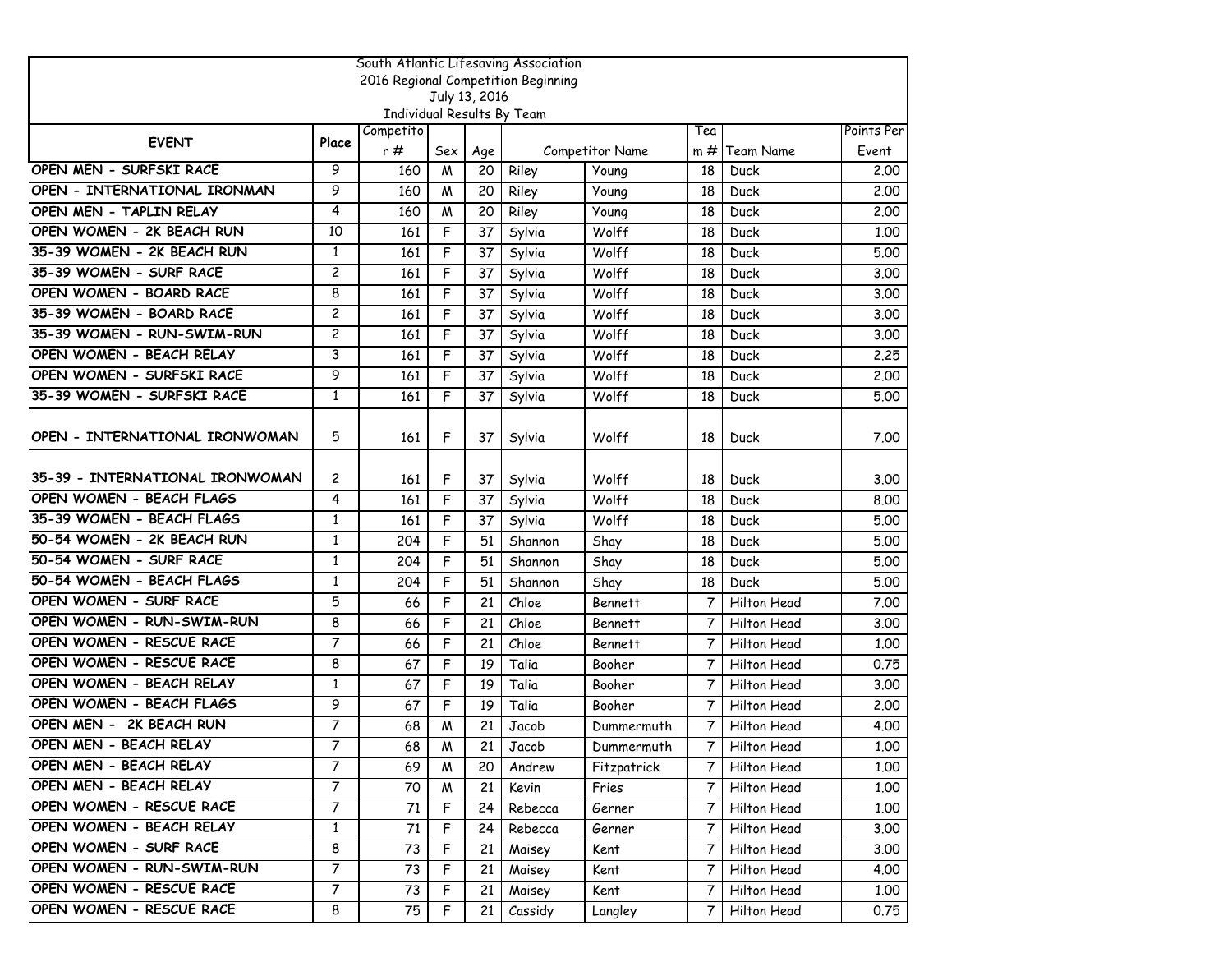| South Atlantic Lifesaving Association |                |                            |          |               |                                     |                           |                |                          |               |  |  |
|---------------------------------------|----------------|----------------------------|----------|---------------|-------------------------------------|---------------------------|----------------|--------------------------|---------------|--|--|
|                                       |                |                            |          |               | 2016 Regional Competition Beginning |                           |                |                          |               |  |  |
|                                       |                |                            |          | July 13, 2016 |                                     |                           |                |                          |               |  |  |
|                                       |                | Individual Results By Team |          |               |                                     |                           |                |                          |               |  |  |
| <b>EVENT</b>                          | Place          | Competito<br>r#            |          |               |                                     |                           | Tea            |                          | Points Per    |  |  |
| OPEN MEN - BEACH RELAY                | 7              | 77                         | Sex<br>M | Age<br>28     | Scott                               | Competitor Name<br>Ohlson | $m \#$<br>7    | Team Name<br>Hilton Head | Event<br>1,00 |  |  |
| OPEN WOMEN - RESCUE RACE              | 8              | 78                         | F        | 26            | Hannah                              | Quast                     | 7              | Hilton Head              | 0.75          |  |  |
| OPEN WOMEN - 2K BEACH RUN             | 5              | 79                         | F        | 21            | Kristin                             | Schmidt                   | 7              | Hilton Head              | 7.00          |  |  |
| OPEN WOMEN - RESCUE RACE              | 8              | 79                         | F        | 21            | Kristin                             | Schmidt                   | 7              | Hilton Head              | 0.75          |  |  |
| OPEN WOMEN - BEACH RELAY              | $\mathbf{1}$   | 79                         | F        | 21            | Kristin                             | Schmidt                   | 7              | Hilton Head              | 3.00          |  |  |
| OPEN WOMEN - RESCUE RACE              | 7              | 81                         | F        | 25            | Taylor                              | Smith                     | $\overline{7}$ | Hilton Head              | 1.00          |  |  |
| OPEN WOMEN - BEACH RELAY              | 1              | 81                         | F        | 25            |                                     | Smith                     | 7              | Hilton Head              | 3.00          |  |  |
| OPEN WOMEN - BEACH FLAGS              |                |                            |          |               | Taylor                              |                           |                |                          |               |  |  |
|                                       | 3              | 81                         | F        | 25            | Taylor                              | Smith                     | 7              | Hilton Head              | 9.00          |  |  |
| OPEN WOMEN - 2K BEACH RUN             | 4              | 82                         | F        | 22            | Jacqueline                          | Brengel                   | 8              | Horry County             | 8,00          |  |  |
| OPEN WOMEN - RESCUE RACE              | 10             | 82                         | F        | 22            | Jacqueline                          | Brengel                   | 8              | Horry County             | 0.25          |  |  |
| OPEN WOMEN - BEACH RELAY              | $\overline{c}$ | 82                         | F        | 22            | Jacqueline                          | Brengel                   | 8              | Horry County             | 2.50          |  |  |
| OPEN WOMEN - SURFSKI RACE             | 5              | 82                         | F        | 22            | Jacqueline                          | Brengel                   | 8              | Horry County             | 7.00          |  |  |
| OPEN - INTERNATIONAL IRONWOMAN        | 7              |                            |          |               |                                     |                           |                |                          |               |  |  |
|                                       |                | 82                         | F        | 22            | Jacqueline                          | Brengel                   | 8              | Horry County             | 4.00          |  |  |
| OPEN WOMEN - TAPLIN RELAY             | 5              | 82                         | F        | 22            | Jacqueline                          | Brengel                   | 8              | Horry County             | 1.75          |  |  |
| OPEN MEN - RESCUE RACE                | 4              | 83                         | M        | 21            | Craig                               | Fleury                    | 8              | Horry County             | 2.00          |  |  |
| OPEN - INTERNATIONAL IRONMAN          | 10             | 83                         | M        | 21            | Craig                               | Fleury                    | 8              | Horry County             | 1.00          |  |  |
| OPEN MEN - TAPLIN RELAY               | 8              | 83                         | M        | 21            | Craig                               | Fleury                    | 8              | Horry County             | 0.75          |  |  |
| OPEN MEN - RESCUE RACE                | 4              | 84                         | M        | 23            | William                             | Gautsch                   | 8              | Horry County             | 2,00          |  |  |
| OPEN MEN - TAPLIN RELAY               | 8              | 84                         | M        | 23            | William                             | Gautsch                   | 8              | Horry County             | 0.75          |  |  |
| OPEN ONLY - LANDLINE RESCUE RACE      | 3              | 85                         | M        | 21            | Tyler                               | Gill                      | 8              | Horry County             | 2.25          |  |  |
| OPEN MEN - TAPLIN RELAY               | 8              | 85                         | M        | 21            | Tyler                               | Gill                      | 8              | Horry County             | 0.75          |  |  |
| OPEN ONLY - LANDLINE RESCUE RACE      | 3              | 86                         | F        | 23            | Kamila                              | Horejesi                  | 8              | Horry County             | 2.25          |  |  |
| OPEN WOMEN - RUN-SWIM-RUN             | 9              | 86                         | F        | 23            | Kamila                              | Horejesi                  | 8              | Horry County             | 2,00          |  |  |
| OPEN WOMEN - RESCUE RACE              | 10             | 86                         | F        | 23            | Kamila                              | Horejesi                  | 8              | Horry County             | 0.25          |  |  |
| OPEN WOMEN - BEACH RELAY              | $\overline{c}$ | 86                         | F        | 23            | Kamila                              | Horejesi                  | 8              | Horry County             | 2.50          |  |  |
| OPEN WOMEN - BEACH FLAGS              | 8              | 86                         | F        | 23            | Kamila                              | Horejesi                  | 8              | Horry County             | 3.00          |  |  |
| OPEN WOMEN - TAPLIN RELAY             | 5              | 86                         | F        | 23            | Kamila                              | Horejesi                  | 8              | Horry County             | 1,75          |  |  |
| OPEN ONLY - LANDLINE RESCUE RACE      | 3              | 87                         | M        | 25            | Benjamin                            | Jones                     | 8              | Horry County             | 2.25          |  |  |
| OPEN WOMEN - BEACH RELAY              | $\mathbf{2}$   | 88                         | F        | 22            | Marisa                              | Maher                     | 81             | Horry County             | 2.50          |  |  |
| OPEN WOMEN - BOARD RESCUE RACE        | $\overline{4}$ | 88                         | F        | 22            | Marisa                              | Maher                     | 8              | Horry County             | 4.00          |  |  |
|                                       |                |                            |          |               |                                     |                           |                |                          |               |  |  |
| OPEN - INTERNATIONAL IRONWOMAN        | 6              | 88                         | F        | 22            | Marisa                              | Maher                     | 8              | Horry County             | 5.00          |  |  |
| OPEN WOMEN - TAPLIN RELAY             | 5              | 88                         | F        | 22            | Marisa                              | Maher                     | 8              | Horry County             | 1.75          |  |  |
| OPEN MEN - RESCUE RACE                | 4              | 89                         | M        | 20            | Jacob                               | Marshall                  | 8              | Horry County             | 2.00          |  |  |
| OPEN ONLY - LANDLINE RESCUE RACE      | 3              | 90                         | F        | 23            | Karel                               | Mikota                    | 8              | Horry County             | 2.25          |  |  |
| OPEN ONLY - LANDLINE RESCUE RACE      | $\mathsf{2}$   | 91                         | M        | 24            | Jakub                               | Nezdoba                   | 8              | Horry County             | 2.50          |  |  |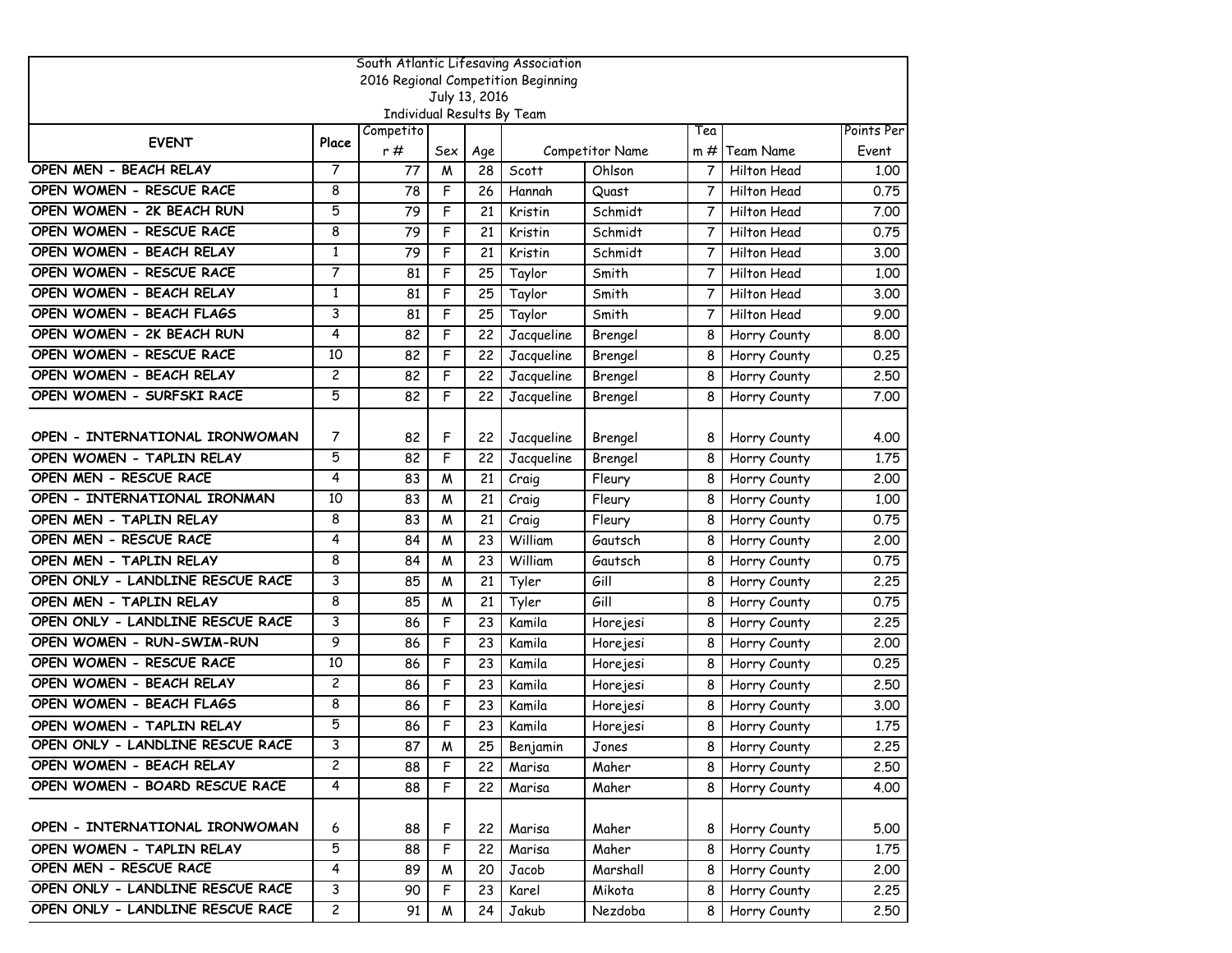| South Atlantic Lifesaving Association |                |                            |                         |                 |                                     |                        |     |                     |            |  |  |
|---------------------------------------|----------------|----------------------------|-------------------------|-----------------|-------------------------------------|------------------------|-----|---------------------|------------|--|--|
|                                       |                |                            |                         |                 | 2016 Regional Competition Beginning |                        |     |                     |            |  |  |
|                                       |                |                            | July 13, 2016           |                 |                                     |                        |     |                     |            |  |  |
|                                       |                | Individual Results By Team |                         |                 |                                     |                        |     |                     |            |  |  |
| <b>EVENT</b>                          | Place          | Competito                  |                         |                 |                                     |                        | Tea |                     | Points Per |  |  |
|                                       |                | r #                        | Sex                     | Age             |                                     | <b>Competitor Name</b> | m # | Team Name           | Event      |  |  |
| OPEN MEN - SURF RACE                  | 8              | 91                         | M                       | 24              | <b>Jakub</b>                        | Nezdoba                | 8   | Horry County        | 3.00       |  |  |
| OPEN MEN - RUN-SWIM-RUN               | 8              | 91                         | $\overline{\mathsf{M}}$ | 24              | Jakub                               | Nezdoba                | 8   | Horry County        | 3,00       |  |  |
| <b>OPEN MEN - RESCUE RACE</b>         | 4              | 91                         | M                       | 24              | Jakub                               | Nezdoba                | 8   | Horry County        | 2.00       |  |  |
| OPEN MEN - TAPLIN RELAY               | 8              | 91                         | M                       | 24              | Jakub                               | Nezdoba                | 8   | <b>Horry County</b> | 0.75       |  |  |
| OPEN WOMEN - BEACH RELAY              | 2              | 93                         | F                       | 21              | Courtney                            | Porfilio               | 8   | Horry County        | 2.50       |  |  |
| OPEN WOMEN - BOARD RESCUE RACE        | 4              | 93                         | F                       | 21              | Courtney                            | Porfilio               | 8   | Horry County        | 4.00       |  |  |
| OPEN WOMEN - BEACH FLAGS              | 6              | 93                         | F                       | 21              | Courtney                            | Porfilio               | 8   | Horry County        | 5.00       |  |  |
| OPEN ONLY - LANDLINE RESCUE RACE      | 2              | 94                         | F                       | 22              | Kara                                | Powers                 | 8   | Horry County        | 2.50       |  |  |
| OPEN WOMEN - RESCUE RACE              | 10             | 94                         | F                       | 22              | Kara                                | Powers                 | 8   | Horry County        | 0.25       |  |  |
| OPEN ONLY - LANDLINE RESCUE RACE      | $\overline{c}$ | 96                         | M                       | 18              | Conner                              | Steele                 | 8   | Horry County        | 2.50       |  |  |
| OPEN WOMEN - RESCUE RACE              | 10             | 98                         | F                       | 20              | Kaley                               | Tyree                  | 8   | Horry County        | 0.25       |  |  |
| OPEN WOMEN - TAPLIN RELAY             | 5              | 98                         | F                       | 20              | Kaley                               | Tyree                  | 8   | Horry County        | 1.75       |  |  |
| OPEN ONLY - LANDLINE RESCUE RACE      | 2              | 175                        | $\overline{\mathsf{M}}$ | 22              | Gunter                              | Bowling                | 8   | Horry County        | 2.50       |  |  |
| OPEN WOMEN - RESCUE RACE              | 9              | 99                         | F                       | 19              | Elise                               | Byrd                   | 9   | Jax Beach           | 0.50       |  |  |
| OPEN WOMEN - BEACH RELAY              | 4              | 99                         | F                       | 19              | Elise                               | Byrd                   | 9   | Jax Beach           | 2.00       |  |  |
| OPEN WOMEN - SURFSKI RACE             | $\overline{c}$ | 99                         | F                       | 19              | Elise                               | Byrd                   | 9   | Jax Beach           | 10.00      |  |  |
| OPEN WOMEN - TAPLIN RELAY             | 2              | 99                         | F                       | $\overline{19}$ | Elise                               | Byrd                   | 9   | Jax Beach           | 2.50       |  |  |
| OPEN WOMEN - BEACH RELAY              | 4              | 100                        | F                       | 20              | Annie                               | Garner                 | 9   | Jax Beach           | 2.00       |  |  |
| OPEN WOMEN - SURFSKI RACE             | 4              | 100                        | F                       | 20              | Annie                               | Garner                 | 9   | Jax Beach           | 8.00       |  |  |
| OPEN - INTERNATIONAL IRONWOMAN        | 4              | 100                        | F                       | 20              | Annie                               | Garner                 | 9   | Jax Beach           | 8.00       |  |  |
| OPEN WOMEN - TAPLIN RELAY             | 3              | 100                        | F                       | 20              | Annie                               | Garner                 | 9   | Jax Beach           | 2.25       |  |  |
| OPEN MEN - BOARD RACE                 | 2              | 101                        | $\overline{\mathsf{M}}$ | 26              | Richard                             | Ghiotto                | 9   | Jax Beach           | 10.00      |  |  |
| OPEN MEN - RESCUE RACE                | 8              | 101                        | M                       | 26              | Richard                             | Ghiotto                | 9   | Jax Beach           | 0.75       |  |  |
| <b>OPEN MEN - BEACH RELAY</b>         | 8              | 101                        | M                       | 26              | Richard                             | Ghiotto                | 9   | Jax Beach           | 0.75       |  |  |
| OPEN MEN - SURFSKI RACE               | 1              | 101                        | W                       | 26              | Richard                             | Ghiotto                | 9   | Jax Beach           | 12.00      |  |  |
| OPEN MEN - BOARD RESCUE RACE          | 3              | 101                        | M                       | 26              | Richard                             | Ghiotto                | 9   | Jax Beach           | 4.50       |  |  |
| OPEN - INTERNATIONAL IRONMAN          | 4              | 101                        | $\overline{\mathsf{M}}$ | 26              | Richard                             | Ghiotto                | 9   | Jax Beach           | 8,00       |  |  |
| OPEN MEN - TAPLIN RELAY               | 1              | 101                        | M                       | 26              | Richard                             | Ghiotto                | 9   | Jax Beach           | 3.00       |  |  |
| <b>OPEN MEN - RESCUE RACE</b>         | 8              | 102                        | $\overline{\mathsf{M}}$ | 31              | Ross                                | Ghiotto                | 9   | Jax Beach           | 0.75       |  |  |
| OPEN MEN - BEACH RELAY                | 8              | 102                        | $\overline{\mathsf{M}}$ | 31              | Ross                                | Ghiotto                | 9   | Jax Beach           | 0.75       |  |  |
| OPEN MEN - SURFSKI RACE               | 2              | 102                        | M                       | 31              | Ross                                | Ghiotto                | 9   | Jax Beach           | 10,00      |  |  |
| 30-34 MEN - SURFSKI RACE              | 2              | 102                        | $\overline{\mathsf{M}}$ | 31              | Ross                                | Ghiotto                | 9   | Jax Beach           | 3.00       |  |  |
| OPEN MEN - BOARD RESCUE RACE          | 6              | 102                        | M                       | 31              | Ross                                | Ghiotto                | 9   | Jax Beach           | 2.50       |  |  |
| OPEN - INTERNATIONAL IRONMAN          | 3              | 102                        | M                       | 31              | Ross                                | Ghiotto                | 9   | Jax Beach           | 9.00       |  |  |
| 30-34 - INTERANTIONAL IRONMAN         | 1              | 102                        | M                       | 31              | Ross                                | Ghiotto                | 9   | Jax Beach           | 5.00       |  |  |
| OPEN MEN - BEACH FLAGS                | 7              | 102                        | W                       | 31              | Ross                                | Ghiotto                | 9   | Jax Beach           | 4.00       |  |  |
| 30-34 MEN - BEACH FLAGS               | 1              | 10 <sub>2</sub>            | M                       | 31              | Ross                                | Ghiotto                | 9.  | Jax Beach           | 5.00       |  |  |
| OPEN MEN - TAPLIN RELAY               | 1              | 102                        | M                       | 31              | Ross                                | Ghiotto                | 9.  | Jax Beach           | 3,00       |  |  |
| OPEN WOMEN - RESCUE RACE              | 9              | 103                        | F                       | 16              | Katie                               | Karnes                 | 9   | Jax Beach           | 0.50       |  |  |
| OPEN WOMEN - TAPLIN RELAY             | 3              | 103                        | F                       | 16              | Katie                               | Karnes                 | 9   | Jax Beach           | 2.25       |  |  |
| OPEN MEN - BOARD RACE                 | T              | 104                        | M                       | 21              | Matt                                | Lydon                  | 9.  | Jax Beach           | 12.00      |  |  |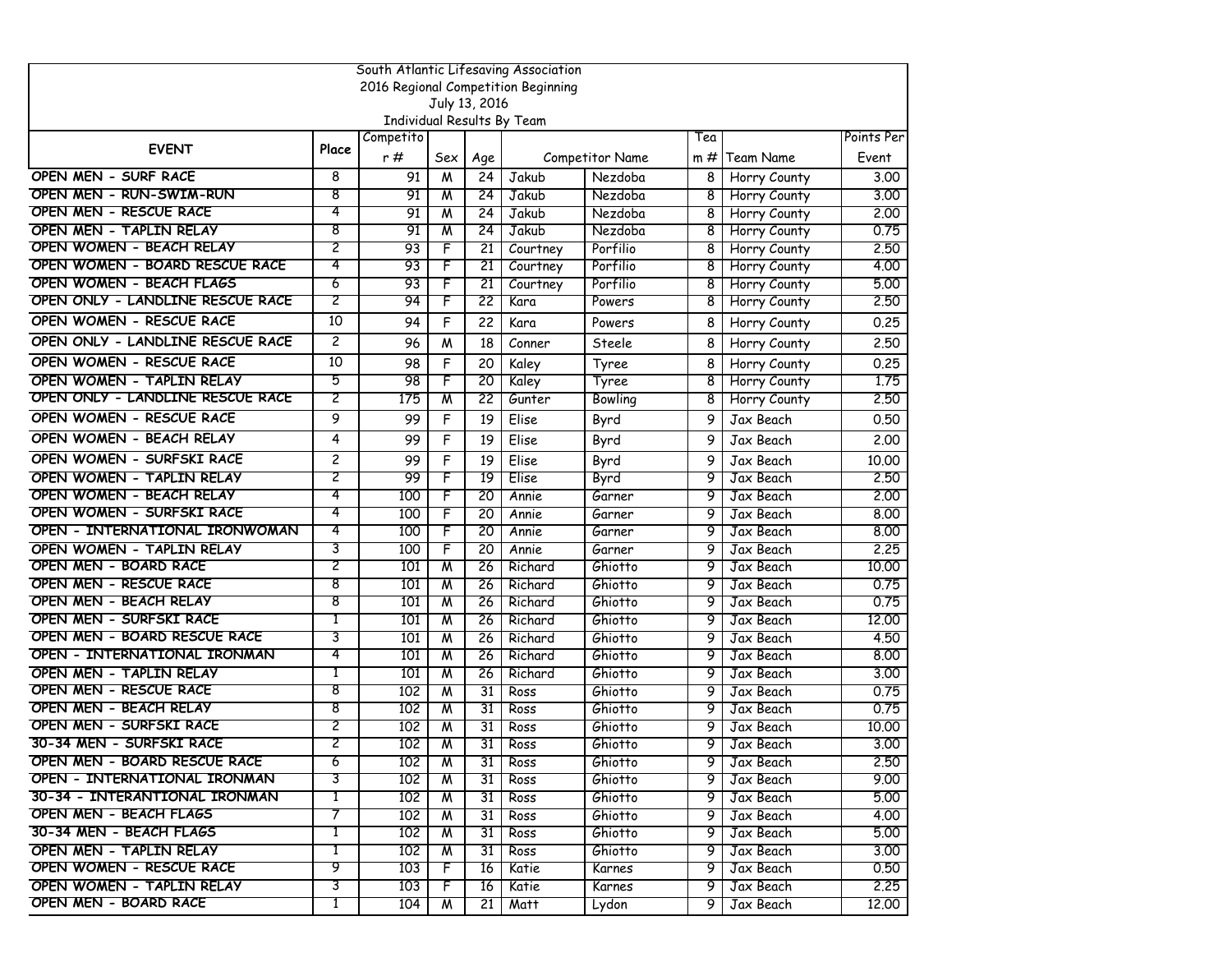|                                 |       |                            |                         |                 | South Atlantic Lifesaving Association<br>2016 Regional Competition Beginning |                 |     |           |            |
|---------------------------------|-------|----------------------------|-------------------------|-----------------|------------------------------------------------------------------------------|-----------------|-----|-----------|------------|
|                                 |       |                            | July 13, 2016           |                 |                                                                              |                 |     |           |            |
|                                 |       | Individual Results By Team |                         |                 |                                                                              |                 |     |           |            |
|                                 |       | Competito                  |                         |                 |                                                                              |                 | Tea |           | Points Per |
| <b>EVENT</b>                    | Place | r#                         | Sex                     | Age             |                                                                              | Competitor Name | m # | Team Name | Event      |
| OPEN MEN - RESCUE RACE          | 8     | 104                        | M                       | 21              | Matt                                                                         | Lydon           | 9   | Jax Beach | 0.75       |
| OPEN MEN - BEACH RELAY          | 8     | 104                        | M                       | 21              | Matt                                                                         | Lydon           | 9   | Jax Beach | 0.75       |
| OPEN MEN - SURFSKI RACE         | 6     | 104                        | $\overline{\mathsf{M}}$ | 21              | Matt                                                                         | Lydon           | 9   | Jax Beach | 5.00       |
| OPEN MEN - BOARD RESCUE RACE    | 10    | 104                        | W                       | 21              | Matt                                                                         | Lydon           | 9   | Jax Beach | 0.50       |
| OPEN - INTERNATIONAL IRONMAN    | 2     | 104                        | W                       | 21              | Matt                                                                         | Lydon           | 9   | Jax Beach | 10,00      |
| OPEN MEN - TAPLIN RELAY         | 7     | 104                        | W                       | 21              | Matt                                                                         | Lydon           | 9   | Jax Beach | 1.00       |
| OPEN MEN - BEACH RELAY          | 8     | 106                        | $\overline{\mathsf{M}}$ | 24              | Gordon                                                                       | VanDusen        | 9   | Jax Beach | 0.75       |
| OPEN MEN - SURFSKI RACE         | 10    | 106                        | $\overline{\mathsf{M}}$ | 24              | Gordon                                                                       | VanDusen        | 9   | Jax Beach | 1.00       |
| OPEN MEN - BOARD RESCUE RACE    | 6     | 106                        | M                       | 24              | Gordon                                                                       | VanDusen        | 9   | Jax Beach | 2.50       |
| OPEN MEN - TAPLIN RELAY         | 7     | 106                        | W                       | 24              | Gordon                                                                       | VanDusen        | 9   | Jax Beach | 1.00       |
| 60-64 WOMEN - 2K BEACH RUN      | 1     | 107                        | F                       | 63              | Susan                                                                        | Wallis          | 9   | Jax Beach | 5.00       |
| 60-64 WOMEN - SURF RACE         | 1     | 107                        | F                       | 63              | Susan                                                                        | Wallis          | 9   | Jax Beach | 5.00       |
| 60-64 WOMEN - BOARD RACE        | 1     | 107                        | F                       | 63              | Susan                                                                        | Wallis          | 9   | Jax Beach | 5.00       |
| 60-64 WOMEN - RUN-SWIM-RUN      |       | 107                        | F                       | 63              | Susan                                                                        | Wallis          | 9   | Jax Beach | 5.00       |
| 60-64 WOMEN - SURFSKI RACE      | 1     | 107                        | F                       | 63              | Susan                                                                        | Wallis          | 9   | Jax Beach | 5.00       |
| OPEN - INTERNATIONAL IRONWOMAN  | 9     | 107                        | F                       | 63              | Susan                                                                        | Wallis          | 9   | Jax Beach | 2.00       |
| 60-64 - INTERNATIONAL IRONWOMAN | 1     | 107                        | F                       | 63              | Susan                                                                        | Wallis          | 9   | Jax Beach | 5.00       |
| 60-64 WOMEN - BEACH FLAGS       | 1     | 107                        | F                       | 63              | Susan                                                                        | Wallis          | 9   | Jax Beach | 5.00       |
| OPEN WOMEN - BOARD RACE         | 2     | 108                        | F                       | 23              | Kaitlin                                                                      | Whited          | 9   | Jax Beach | 10.00      |
| OPEN WOMEN - RESCUE RACE        | 9     | 108                        | F                       | 23              | Kaitlin                                                                      | Whited          | 9   | Jax Beach | 0.50       |
| OPEN WOMEN - BEACH RELAY        | 4     | 108                        | F                       | 23              | Kaitlin                                                                      | Whited          | 9   | Jax Beach | 2.00       |
| OPEN WOMEN - TAPLIN RELAY       | 2     | 108                        | F                       | 23              | Kaitlin                                                                      | Whited          | 9   | Jax Beach | 2.50       |
| OPEN WOMEN - 2K BEACH RUN       | 8     | 109                        | F                       | 19              | Cami                                                                         | Wight           | 9   | Jax Beach | 3.00       |
| OPEN WOMEN - TAPLIN RELAY       | 2     | 109                        | F                       | 19              | Cami                                                                         | Wight           | 9   | Jax Beach | 2.50       |
| 44-49 MEN - SURF RACE           | 2     | 110                        | W                       | 47              | Thomas                                                                       | Wright          | 9   | Jax Beach | 3.00       |
| 45-49 MEN - BOARD RACE          | 1     | 110                        | M                       | 47              | Thomas                                                                       | Wright          | 9   | Jax Beach | 5.00       |
| 45-49 MEN - RUN-SWIM-RUN        |       | 110                        | M                       | 47              | Thomas                                                                       | Wright          | 9   | Jax Beach | 5.00       |
| 45-49 MEN - SURFSKI RACE        | 2     | 110                        | M                       | 47              | Thomas                                                                       | Wright          | 9   | Jax Beach | 3.00       |
| OPEN MEN - BOARD RESCUE RACE    | 10    | 110                        | $\overline{M}$          | 47              | Thomas                                                                       | Wright          | 9   | Jax Beach | 0.50       |
| 45-49 - INTERNATIONAL IRONMAN   | 1     | 110                        | W                       | 47              | Thomas                                                                       | Wright          | 9   | Jax Beach | 5.00       |
| 45-49 MEN - BEACH FLAGS         | 1     | 110                        | M                       | 47              | Thomas                                                                       | Wright          | 9   | Jax Beach | 5.00       |
| OPEN MEN - TAPLIN RELAY         | 7     | 110                        | M                       | 47              | Thomas                                                                       | Wright          | 9   | Jax Beach | 1.00       |
| OPEN MEN - BOARD RACE           |       | 167                        | M                       | 24              | Eli                                                                          | Phillips        | 9   | Jax Beach | 4.00       |
| OPEN MEN - RUN-SWIM-RUN         | Ð.    | 167                        | W                       | 24              | EIL                                                                          | Phillips        | ו פ | Jax Beach | 7.00       |
| OPEN MEN - RESCUE RACE          | 8     | 167                        | $\overline{M}$          | 24              | Eli                                                                          | Phillips        | 9   | Jax Beach | 0.75       |
| OPEN MEN - SURFSKI RACE         | 4     | 167                        | M                       | 24              | Eli                                                                          | Phillips        | 9   | Jax Beach | 8.00       |
| OPEN MEN - BOARD RESCUE RACE    | 3     | 167                        | M                       | 24              | Eli                                                                          | Phillips        | 9.  | Jax Beach | 4.50       |
| OPEN - INTERNATIONAL IRONMAN    | 1     | 167                        | W                       | 24              | Eli                                                                          | Phillips        | 9   | Jax Beach | 12.00      |
| OPEN MEN - TAPLIN RELAY         | 1     | 167                        | M                       | 24              | Eli                                                                          | Phillips        | 9   | Jax Beach | 3,00       |
| OPEN WOMEN - BOARD RACE         | 6     | 168                        | F                       | 20              | Nicole                                                                       | Emerson         | 9.  | Jax Beach | 5.00       |
| OPEN WOMEN - RESCUE RACE        | 9     | 168                        | F                       | 20 <sup>2</sup> | Nicole                                                                       | Emerson         | 9.  | Jax Beach | 0.50       |
| OPEN WOMEN - BEACH RELAY        | 4     | 168                        | F                       | 20 <sup>2</sup> | Nicole                                                                       | Emerson         | 9.  | Jax Beach | 2,00       |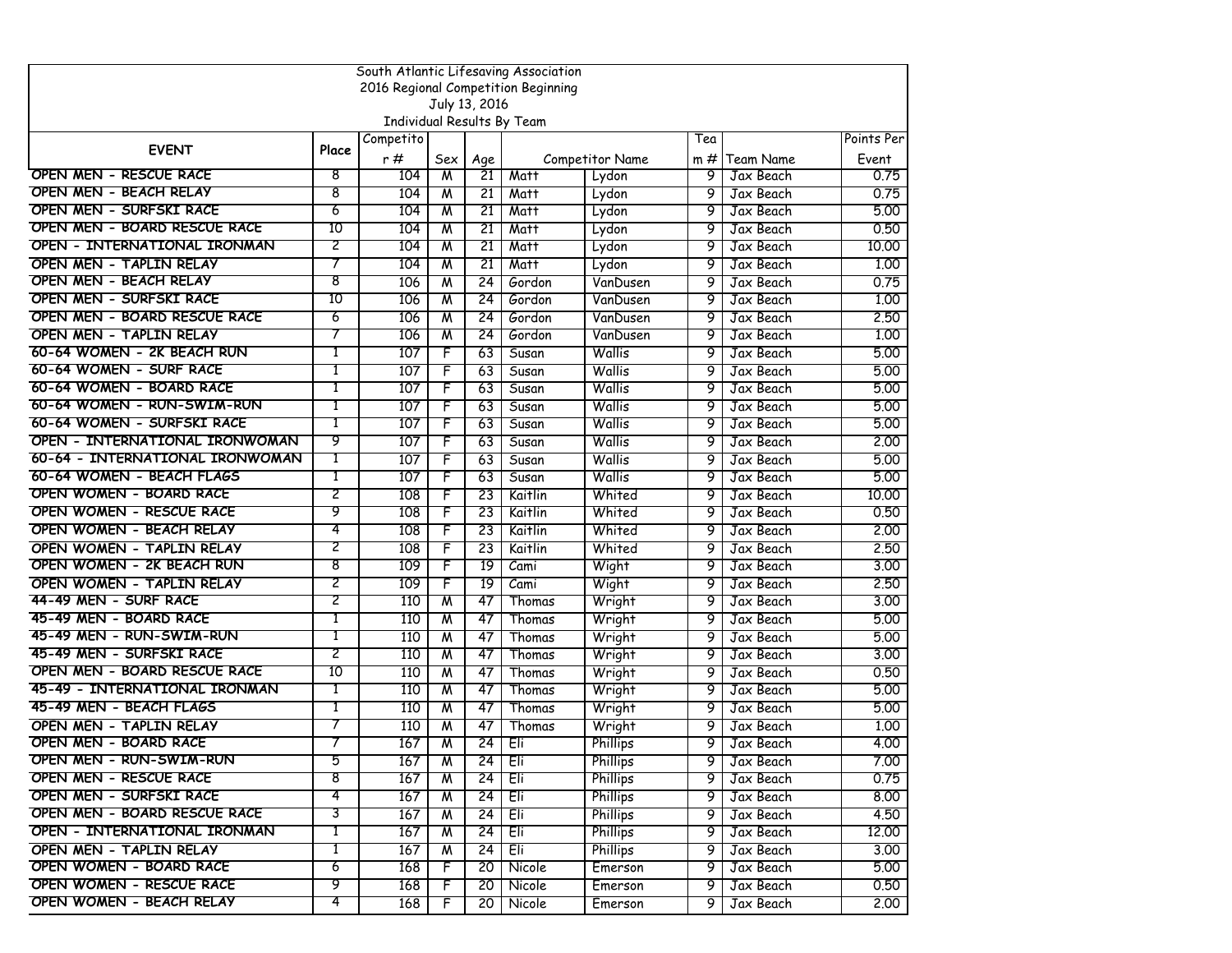| South Atlantic Lifesaving Association             |                                     |                            |                              |                 |                       |                 |                 |                        |              |  |  |  |
|---------------------------------------------------|-------------------------------------|----------------------------|------------------------------|-----------------|-----------------------|-----------------|-----------------|------------------------|--------------|--|--|--|
|                                                   | 2016 Regional Competition Beginning |                            |                              |                 |                       |                 |                 |                        |              |  |  |  |
|                                                   |                                     |                            | July 13, 2016                |                 |                       |                 |                 |                        |              |  |  |  |
|                                                   |                                     | Individual Results By Team |                              |                 |                       |                 |                 |                        |              |  |  |  |
| <b>EVENT</b>                                      | Place                               | Competito                  |                              |                 |                       |                 | Tea             |                        | Points Per   |  |  |  |
|                                                   |                                     | r #                        | Sex                          | Age             |                       | Competitor Name | m #             | Team Name              | Event        |  |  |  |
| OPEN WOMEN - SURFSKI RACE                         | 6                                   | 168                        | F                            | 20              | Nicole                | Emerson         | 9               | Jax Beach              | 5.00         |  |  |  |
| OPEN WOMEN - BOARD RESCUE RACE                    | 5                                   | 168                        | F                            | 20              | Nicole                | Emerson         | 9               | Jax Beach              | 3.50         |  |  |  |
| OPEN WOMEN - BEACH FLAGS                          | 2                                   | 168                        | F                            | 20              | Nicole                | Emerson         | 9               | Jax Beach              | 10.00        |  |  |  |
| OPEN WOMEN - TAPLIN RELAY                         | 2                                   | 168                        | F                            | 20              | Nicole                | Emerson         | 9               | Jax Beach              | 2.50         |  |  |  |
| OPEN MEN - BEACH RELAY                            | 9                                   | 111                        | W                            | 21              | Tyler                 | Burch           | 13              | Nags Head              | 0.50         |  |  |  |
| <b>OPEN MEN - BEACH FLAGS</b>                     | 4                                   | 111                        | W                            | 21              | Tyler                 | Burch           | 13              | Nags Head              | 8,00         |  |  |  |
| OPEN MEN - TAPLIN RELAY                           | 3                                   | 111                        | W                            | 21              | Tyler                 | Burch           | 13              | Nags Head              | 2.25         |  |  |  |
| OPEN WOMEN - RESCUE RACE                          | 6                                   | 112                        | F                            | 18              | Alice                 | Desmeules-Card  | 13              | Nags Head              | 1,25         |  |  |  |
| OPEN WOMEN - BEACH RELAY                          | 5<br>10                             | 112                        | F                            | 18              | Alice                 | Desmeules-Card  | 13              | Nags Head              | 1,75         |  |  |  |
| OPEN WOMEN - BEACH FLAGS<br>OPEN MEN - BOARD RACE | 9                                   | 112                        | F                            | 18              | Alice                 | Desmeules-Card  | 13              | Nags Head              | 1.00         |  |  |  |
|                                                   |                                     | 113                        | M                            | 21              | Bryce                 | Green           | 13              | Nags Head              | 2,00         |  |  |  |
| OPEN MEN - BEACH RELAY<br>OPEN MEN - TAPLIN RELAY | 9<br>3                              | 113                        | M                            | 21              | Bryce                 | Green           | 13              | Nags Head              | 0.50         |  |  |  |
| OPEN ONLY - LANDLINE RESCUE RACE                  | 4                                   | 113<br>114                 | $\overline{\mathsf{M}}$<br>M | 21<br>22        | <b>Bryce</b><br>Shawn | Green           | 13<br>13        | Nags Head              | 2.25<br>2.00 |  |  |  |
| OPEN MEN - BEACH RELAY                            | 9                                   | 114                        | W                            | 22              | Shawn                 | Kenny           | 13              | Nags Head              | 0.50         |  |  |  |
| OPEN MEN - TAPLIN RELAY                           | 9                                   | 114                        | W                            | 22              | Shawn                 | Kenny           | 13              | Nags Head<br>Nags Head | 0.50         |  |  |  |
| OPEN ONLY - LANDLINE RESCUE RACE                  | 4                                   | 115                        | F                            | 26              | Sarah                 | Kenny<br>Knie   | 13              | Nags Head              | 2.00         |  |  |  |
| OPEN WOMEN - RESCUE RACE                          | 6                                   | 115                        | F                            | 26              | Sarah                 | Knie            | 13              | Nags Head              | 1,25         |  |  |  |
| OPEN WOMEN - BEACH RELAY                          | 5                                   | 115                        | F                            | 26              | Sarah                 | Knie            | 13              | Nags Head              | 1.75         |  |  |  |
| OPEN WOMEN - SURFSKI RACE                         | 7                                   | 115                        | F                            | 26              | Sarah                 | Knie            | 13              | Nags Head              | 4.00         |  |  |  |
| OPEN WOMEN - BEACH FLAGS                          | 7                                   | 115                        | F                            | 26              | Sarah                 | Knie            | 13              | Nags Head              | 4.00         |  |  |  |
| OPEN WOMEN - TAPLIN RELAY                         | 4                                   | 115                        | F                            | 26              | Sarah                 | Knie            | 13              | Nags Head              | 2.00         |  |  |  |
| 35-39 WOMEN - 2K BEACH RUN                        | 2                                   | 116                        | F                            | 35              | Bethany               | McKinney        | 13              | Nags Head              | 3.00         |  |  |  |
| 35-39 WOMEN - SURF RACE                           | T                                   | 116                        | F                            | 35              | Bethany               | McKinney        | 13              | Nags Head              | 5.00         |  |  |  |
| OPEN WOMEN - BOARD RACE                           | 3                                   | 116                        | F                            | 35              | Bethany               | McKinney        | 13              | Nags Head              | 9.00         |  |  |  |
| 35-39 WOMEN - BOARD RACE                          | 1                                   | 116                        | F                            | 35              |                       |                 | 13              |                        | 5.00         |  |  |  |
|                                                   |                                     |                            |                              |                 | Bethany               | McKinney        |                 | Nags Head              |              |  |  |  |
| 35-39 WOMEN - RUN-SWIM-RUN                        | $\mathbf{1}$                        | 116                        | F                            | 35              | Bethany               | McKinney        | 13              | Nags Head              | 5.00         |  |  |  |
| OPEN WOMEN - RESCUE RACE                          | 6                                   | 116                        | F                            | 35              | Bethany               | McKinney        | 13              | Nags Head              | 1.25         |  |  |  |
| OPEN WOMEN - SURFSKI RACE                         | 10                                  | 116                        | F                            | 35              | Bethany               | McKinney        | 13              | Nags Head              | 1.00         |  |  |  |
| 35-39 WOMEN - SURFSKI RACE                        | $\overline{c}$                      | 116                        | F                            | 35              | Bethany               | McKinney        | 13              | Nags Head              | 3.00         |  |  |  |
|                                                   |                                     |                            |                              |                 |                       |                 |                 |                        |              |  |  |  |
| OPEN - INTERNATIONAL IRONWOMAN                    | 3                                   | 116                        | F                            | 35              | Bethany               | McKinney        | 13              | Nags Head              | 9.00         |  |  |  |
| 35-39 - INTERNATIONAL IRONWOMAN                   | 1                                   | 116                        | F                            | 35              | Bethany               | McKinney        |                 | 13 Nags Head           | 5.00         |  |  |  |
| 35-39 WOMEN - BEACH FLAGS                         | 2                                   | 116                        | F                            | 35              | Bethany               | McKinney        | 13 <sup>1</sup> | Nags Head              | 3.00         |  |  |  |
| OPEN WOMEN - TAPLIN RELAY                         | 4                                   | 116                        | F                            | 35              | Bethany               | McKinney        | 13              | Nags Head              | 2,00         |  |  |  |
| OPEN ONLY - LANDLINE RESCUE RACE                  | 4                                   | 117                        | M                            | $\overline{27}$ | Ben                   | Mechak          | 13              | Nags Head              | 2,00         |  |  |  |
| OPEN MEN - TAPLIN RELAY                           | 3                                   | 117                        | W                            | 27              | Ben                   | Mechak          | 13              | Nags Head              | 2.25         |  |  |  |
| 35-39 MEN - 2K BEACH RUN                          | Τ                                   | 118                        | M                            | $\overline{38}$ | Chad                  | Motz            | 13              | Nags Head              | 5.00         |  |  |  |
| OPEN ONLY - LANDLINE RESCUE RACE                  | 4                                   | 118                        | W                            | 38              | Chad                  | Motz            | 13 I            | Nags Head              | 2.00         |  |  |  |
| 35-39 MEN - SURF RACE                             | 2                                   | 118                        | M                            | $\overline{38}$ | Chad                  | Motz            | 13              | Nags Head              | 3.00         |  |  |  |
| 35-39 MEN - BOARD RACE                            | 2                                   | 118                        | M                            | 38              | Chad                  | Motz            |                 | 13 Nags Head           | 3,00         |  |  |  |
|                                                   |                                     |                            |                              |                 |                       |                 |                 |                        |              |  |  |  |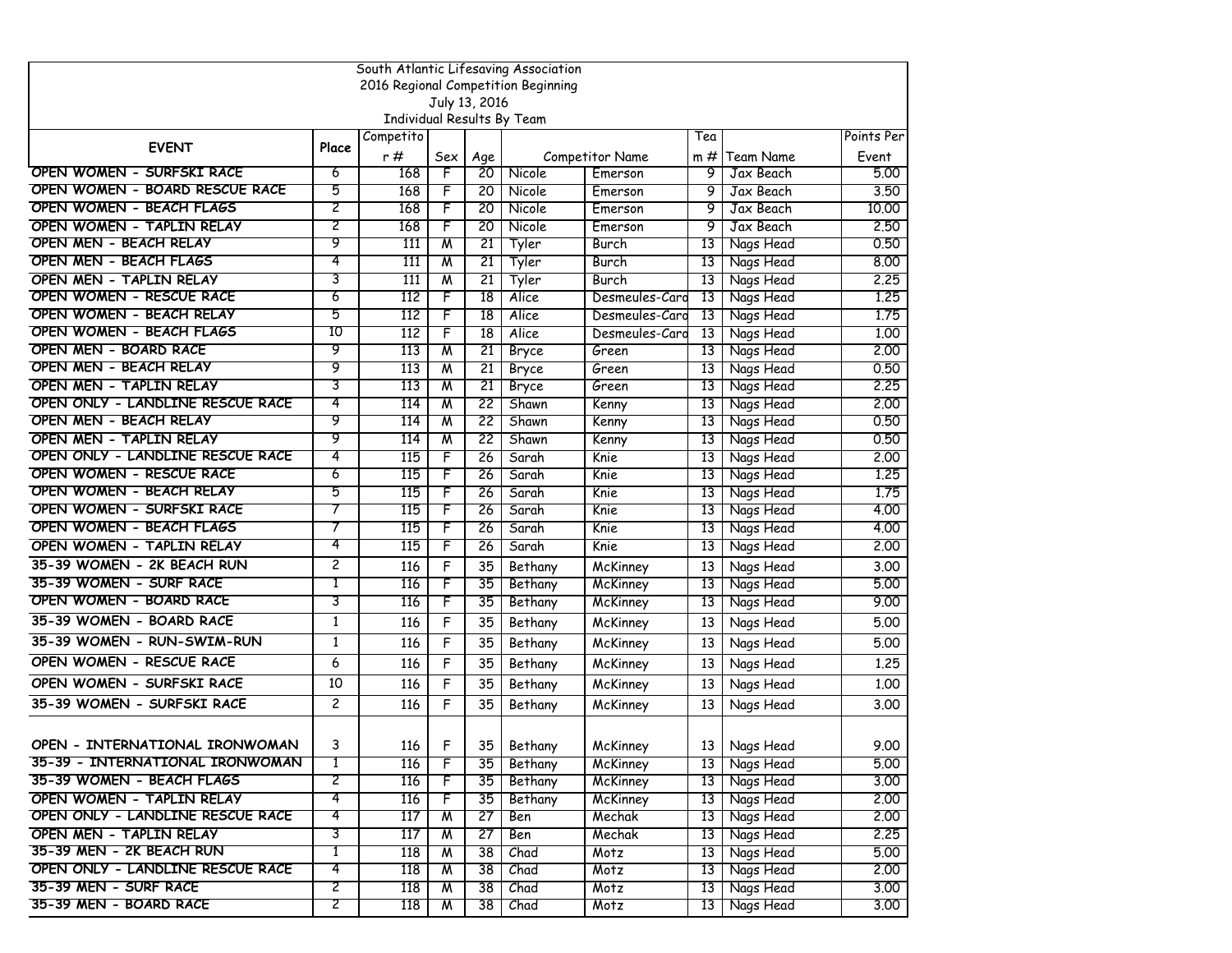| South Atlantic Lifesaving Association |              |                                         |     |                 |                                     |                        |        |                |            |  |  |
|---------------------------------------|--------------|-----------------------------------------|-----|-----------------|-------------------------------------|------------------------|--------|----------------|------------|--|--|
|                                       |              |                                         |     |                 | 2016 Regional Competition Beginning |                        |        |                |            |  |  |
|                                       |              |                                         |     | July 13, 2016   |                                     |                        |        |                |            |  |  |
|                                       |              | Individual Results By Team<br>Competito |     |                 |                                     |                        | Tea    |                | Points Per |  |  |
| <b>EVENT</b>                          | Place        | r #                                     | Sex | Age             |                                     | <b>Competitor Name</b> | $m \#$ | Team Name      | Event      |  |  |
| 35-39 MEN - RUN-SWIM-RUN              | 2            | 118                                     | M   | 38              | Chad                                | Motz                   | 13     | Nags Head      | 3,00       |  |  |
| OPEN MEN - BEACH RELAY                | 9            | 118                                     | W   | 38              | Chad                                | Motz                   | 13     | Nags Head      | 0.50       |  |  |
| OPEN MEN - SURFSKI RACE               | 7            | 118                                     | M   | 38              | Chad                                | Motz                   | 13     | Nags Head      | 4.00       |  |  |
| 35-39 MEN - SURFSKI RACE              | 1            | 118                                     | M   | 38              | Chad                                | Motz                   | 13     | Nags Head      | 5.00       |  |  |
| 35-39 - INTERNATIONAL IRONMAN         | $\mathbf{1}$ | 118                                     | W   | 38              | Chad                                | Motz                   | 13     | Nags Head      | 5.00       |  |  |
| 35-39 MEN - BEACH FLAGS               | $\mathbf{1}$ | 118                                     | M   | 38              | Chad                                | Motz                   | 13     | Nags Head      | 5.00       |  |  |
| OPEN MEN - TAPLIN RELAY               | 3            | 118                                     | M   | 38              | Chad                                | Motz                   | 13     | Nags Head      | 2,25       |  |  |
| 45-49 MEN - 2K BEACH RUN              | 1            | 119                                     | M   | 47              | Ken                                 | Savage                 | 13     | Nags Head      | 5.00       |  |  |
| 44-49 MEN - SURF RACE                 | 3            | 119                                     | M   | 47              | Ken                                 | Savage                 | 13     | Nags Head      | 1,00       |  |  |
| 45-49 MEN - BOARD RACE                | 2            | 119                                     | W   | 47              | Ken                                 | Savage                 | 13     | Nags Head      | 3,00       |  |  |
| 45-49 MEN - RUN-SWIM-RUN              | 3            | 119                                     | M   | 47              | Ken                                 | Savage                 | 13     | Nags Head      | 1.00       |  |  |
| OPEN MEN - SURFSKI RACE               | 8            | 119                                     | M   | 47              | Ken                                 | Savage                 | 13     | Nags Head      | 3.00       |  |  |
| 45-49 MEN - SURFSKI RACE              | 1            | 119                                     | M   | 47              | Ken                                 | Savage                 | 13     | Nags Head      | 5.00       |  |  |
| 45-49 - INTERNATIONAL IRONMAN         | 2            | 119                                     | W   | 47              | Ken                                 | Savage                 | 13     | Nags Head      | 3,00       |  |  |
| 45-49 MEN - BEACH FLAGS               | 3            | 119                                     | M   | 47              | Ken                                 | Savage                 | 13     | Nags Head      | 1,00       |  |  |
| OPEN MEN - TAPLIN RELAY               | 9            | 119                                     | M   | 47              | Ken                                 | Savage                 | 13     | Nags Head      | 0.50       |  |  |
| OPEN WOMEN - SURF RACE                | 10           | 120                                     | F   | 19              | Rebecca                             | Stanton                | 13     | Nags Head      | 1,00       |  |  |
| OPEN WOMEN - RESCUE RACE              | 6            | 120                                     | F   | 19              | Rebecca                             | Stanton                | 13     | Nags Head      | 1,25       |  |  |
| OPEN WOMEN - BEACH RELAY              | 5            | 120                                     | F   | 19              | Rebecca                             | Stanton                | 13     | Nags Head      | 1.75       |  |  |
| OPEN WOMEN - BOARD RESCUE RACE        | 6            | 120                                     | F   | 19              | Rebecca                             | Stanton                | 13     | Nags Head      | 2.50       |  |  |
| OPEN WOMEN - TAPLIN RELAY             | 4            | 120                                     | F   | 19              | Rebecca                             | Stanton                | 13     | Nags Head      | 2,00       |  |  |
| OPEN WOMEN - BOARD RACE               | 4            | 121                                     | F   | 20              | Jessica                             | Wallace                | 13     | Nags Head      | 8.00       |  |  |
| OPEN WOMEN - BEACH RELAY              | 5            | 121                                     | F   | 20              | Jessica                             | Wallace                | 13     | Nags Head      | 1.75       |  |  |
| OPEN WOMEN - BOARD RESCUE RACE        | 6            | 121                                     | F   | 20              | Jessica                             | Wallace                | 13     | Nags Head      | 2.50       |  |  |
| OPEN WOMEN - BEACH FLAGS              | 1            | 121                                     | F   | 20              | Jessica                             | Wallace                | 13     | Nags Head      | 12,00      |  |  |
| OPEN WOMEN - TAPLIN RELAY             | 4            | 121                                     | F   | 20              | Jessica                             | Wallace                | 13     | Nags Head      | 2,00       |  |  |
| OPEN WOMEN - RESCUE RACE              | 5            | 122                                     | F   | 22              | Emily                               | Bain                   | 16     | Virginia Beach | 1.75       |  |  |
| OPEN WOMEN - TAPLIN RELAY             | 10           | 122                                     | F   | 22              | Emily                               | Bain                   | 16     | Virginia Beach | 0.25       |  |  |
| OPEN WOMEN - SURF RACE                | 7            | 124                                     | F   | 22              | Georgia                             | DaCruz                 | 16     | Virginia Beach | 4.00       |  |  |
| OPEN WOMEN - RUN-SWIM-RUN             | 4            | 124                                     | F   | 22              | Georgia                             | DaCruz                 | 16     | Virginia Beach | 8.00       |  |  |
| OPEN WOMEN - RESCUE RACE              | 4            | 124                                     | F   | 22 I            | Georgia                             | DaCruz                 | 16     | Virginia Beach | 2.00       |  |  |
| OPEN WOMEN - BEACH RELAY              | 9            | 124                                     | F   | 22 <sub>1</sub> | Georgia                             | DaCruz                 | 16     | Virginia Beach | 0.50       |  |  |
| OPEN MEN - TAPLIN RELAY               | 9            | 126                                     | M   | 20              | Nicholas                            | DeLeon                 | 16     | Virginia Beach | 0.50       |  |  |
| OPEN ONLY - LANDLINE RESCUE RACE      | 9            | 127                                     | M   | 22              | Rodney                              | Fentress               | 16     | Virginia Beach | 0.50       |  |  |
| OPEN MEN - SURF RACE                  | $\mathbf{1}$ | 127                                     | W   | 22              | Rodney                              | Fentress               | 16     | Virginia Beach | 12.00      |  |  |
| OPEN MEN - RUN-SWIM-RUN               | 3            | 127                                     | M   | 22              | Rodney                              | Fentress               | 16     | Virginia Beach | 9.00       |  |  |
| OPEN MEN - RESCUE RACE                | 1            | 127                                     | M   | 22              | Rodney                              | Fentress               | 16     | Virginia Beach | 3.00       |  |  |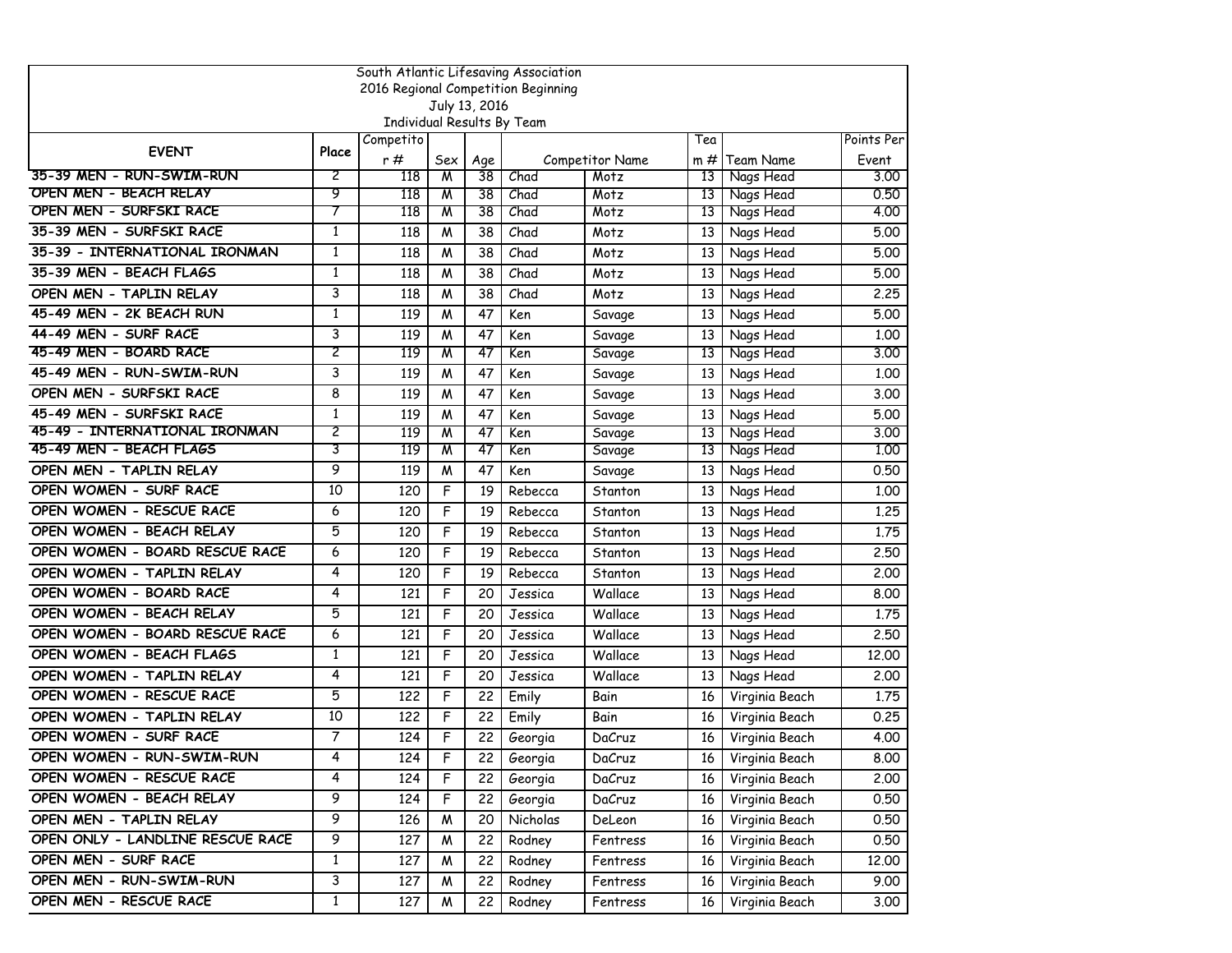| South Atlantic Lifesaving Association |                |                                         |     |               |                                     |                 |        |                  |            |  |  |
|---------------------------------------|----------------|-----------------------------------------|-----|---------------|-------------------------------------|-----------------|--------|------------------|------------|--|--|
|                                       |                |                                         |     |               | 2016 Regional Competition Beginning |                 |        |                  |            |  |  |
|                                       |                |                                         |     | July 13, 2016 |                                     |                 |        |                  |            |  |  |
|                                       |                | Individual Results By Team<br>Competito |     |               |                                     |                 | Tea    |                  | Points Per |  |  |
| <b>EVENT</b>                          | Place          | r#                                      | Sex | Age           |                                     | Competitor Name | $m \#$ | <b>Team Name</b> | Event      |  |  |
| OPEN ONLY - LANDLINE RESCUE RACE      | 5              | 128                                     | M   | 21            | Ryan                                | Frayne          | 16     | Virginia Beach   | 1,75       |  |  |
| OPEN MEN - SURF RACE                  | 4              | 128                                     | M   | 21            | Ryan                                | Frayne          | 16     | Virginia Beach   | 8.00       |  |  |
| OPEN MEN - RUN-SWIM-RUN               | 4              | 128                                     | W   | 21            | Ryan                                | Frayne          | 16     | Virginia Beach   | 8.00       |  |  |
| OPEN MEN - RESCUE RACE                | 1              | 128                                     | M   | 21            | Ryan                                | Frayne          | 16     | Virginia Beach   | 3.00       |  |  |
| 30-34 MEN - SURF RACE                 | 2              | 129                                     | M   | 32            | Patrick                             | Frisk           | 16     | Virginia Beach   | 3.00       |  |  |
| 30-34 MEN - BOARD RACE                | $\overline{c}$ | 129                                     | M   | 32            | Patrick                             | Frisk           | 16     | Virginia Beach   | 3.00       |  |  |
| 30-34 MEN-RUN - SWIM-RUN              | 1              | 129                                     | M   | 32            | Patrick                             | Frisk           | 16     | Virginia Beach   | 5.00       |  |  |
| OPEN ONLY - LANDLINE RESCUE RACE      | 5              | 130                                     | M   | 45            | Thomas                              | Gill            | 16     | Virginia Beach   | 1.75       |  |  |
| 44-49 MEN - SURF RACE                 | 1              | 130                                     | M   | 45            | Thomas                              | Gill            | 16     | Virginia Beach   | 5.00       |  |  |
| 45-49 MEN - RUN-SWIM-RUN              | 2              | 130                                     | M   | 45            | Thomas                              | Gill            | 16     | Virginia Beach   | 3.00       |  |  |
| OPEN MEN - BEACH RELAY                | 4              | 131                                     | M   | 21            | Erik                                | Hansson         | 16     | Virginia Beach   | 2.00       |  |  |
| 55-59 WOMEN - 2K BEACH RUN            | 1              | 132                                     | F   | 59            | Nancy                               | Hodges          | 16     | Virginia Beach   | 5.00       |  |  |
| 55-59 WOMEN - SURF RACE               | $\mathbf{1}$   | 132                                     | F   | 59            | Nancy                               | Hodges          | 16     | Virginia Beach   | 5.00       |  |  |
| 55-59 WOMEN - BOARD RACE              | 1              | 132                                     | F   | 59            | Nancy                               | Hodges          | 16     | Virginia Beach   | 5.00       |  |  |
| 55-59 WOMEN - RUN-SWIM-RUN            | $\mathbf{1}$   | 132                                     | F   | 59            | Nancy                               | Hodges          | 16     | Virginia Beach   | 5.00       |  |  |
| 55-59 WOMEN - SURFSKI RACE            | $\mathbf{1}$   | 132                                     | F   | 59            | Nancy                               | Hodges          | 16     | Virginia Beach   | 5.00       |  |  |
| OPEN - INTERNATIONAL IRONWOMAN        | 8              | 132                                     | F   | 59            | Nancy                               | Hodges          | 16     | Virginia Beach   | 3.00       |  |  |
| 55-59 - INTERNATIONAL IRONWOMAN       | 1              | 132                                     | F   | 59            | Nancy                               | Hodges          | 16     | Virginia Beach   | 5.00       |  |  |
| 55-59 WOMEN - BEACH FLAGS             | $\mathbf{1}$   | 132                                     | F   | 59            | Nancy                               | Hodges          | 16     | Virginia Beach   | 5.00       |  |  |
| OPEN WOMEN - RESCUE RACE              | 4              | 133                                     | F   | 24            | Shea                                | Humenik         | 16     | Virginia Beach   | 2,00       |  |  |
| OPEN WOMEN - BEACH RELAY              | 9              | 133                                     | F   | 24            | Shea                                | Humenik         | 16     | Virginia Beach   | 0.50       |  |  |
| OPEN WOMEN - TAPLIN RELAY             | 10             | 133                                     | F   | 24            | Shea                                | Humenik         | 16     | Virginia Beach   | 0.25       |  |  |
| OPEN WOMEN - 2K BEACH RUN             | 9              | 134                                     | F   | 18            | Emma                                | Jennings        | 16     | Virginia Beach   | 2,00       |  |  |
| OPEN WOMEN - SURF RACE                | 9              | 134                                     | F   | 18            | Emma                                | Jennings        | 16     | Virginia Beach   | 2,00       |  |  |
| OPEN WOMEN - RUN-SWIM-RUN             | 3              | 134                                     | F   | 18            | Emma                                | Jennings        | 16     | Virginia Beach   | 9.00       |  |  |
| OPEN WOMEN - RESCUE RACE              | 5              | 134                                     | F   | 18            | Emma                                | Jennings        | 16     | Virginia Beach   | 1.75       |  |  |
| OPEN WOMEN - BEACH RELAY              | 6              | 134                                     | F   | 18            | Emma                                | Jennings        | 16     | Virginia Beach   | 1.25       |  |  |
| OPEN ONLY - LANDLINE RESCUE RACE      | 5              | 135                                     | F   | 16            | Tara                                | Larusso         | 16     | Virginia Beach   | 1.75       |  |  |
| OPEN WOMEN - SURF RACE                | 3              | 135                                     | F   | 16            | Tara                                | Larusso         | 16     | Virginia Beach   | 9.00       |  |  |
| OPEN WOMEN - RUN-SWIM-RUN             | 2              | 135                                     | F   | 16            | Tara                                | Larusso         | 16     | Virginia Beach   | 10.00      |  |  |
| OPEN WOMEN - RESCUE RACE              | 4              | 135                                     | F   | 16            | Tara                                | Larusso         | 16     | Virginia Beach   | 2.00       |  |  |
| OPEN WOMEN - TAPLIN RELAY             | 10             | 135                                     | F   | 16            | Tara                                | Larusso         | 16     | Virginia Beach   | 0.25       |  |  |
| OPEN MEN - 2K BEACH RUN               | $\mathbf{1}$   | 136                                     | M   | 18            | Jonathan                            | Lomogda         | 16     | Virginia Beach   | 12.00      |  |  |
| OPEN WOMEN - BEACH RELAY              | 6              | 137                                     | F   | 19            | Marley                              | Lyster          | 16     | Virginia Beach   | 1.25       |  |  |
| OPEN WOMEN - RESCUE RACE              | 5              | 138                                     | F   | 21            | Stuart                              | Lyster          | 16     | Virginia Beach   | 1.75       |  |  |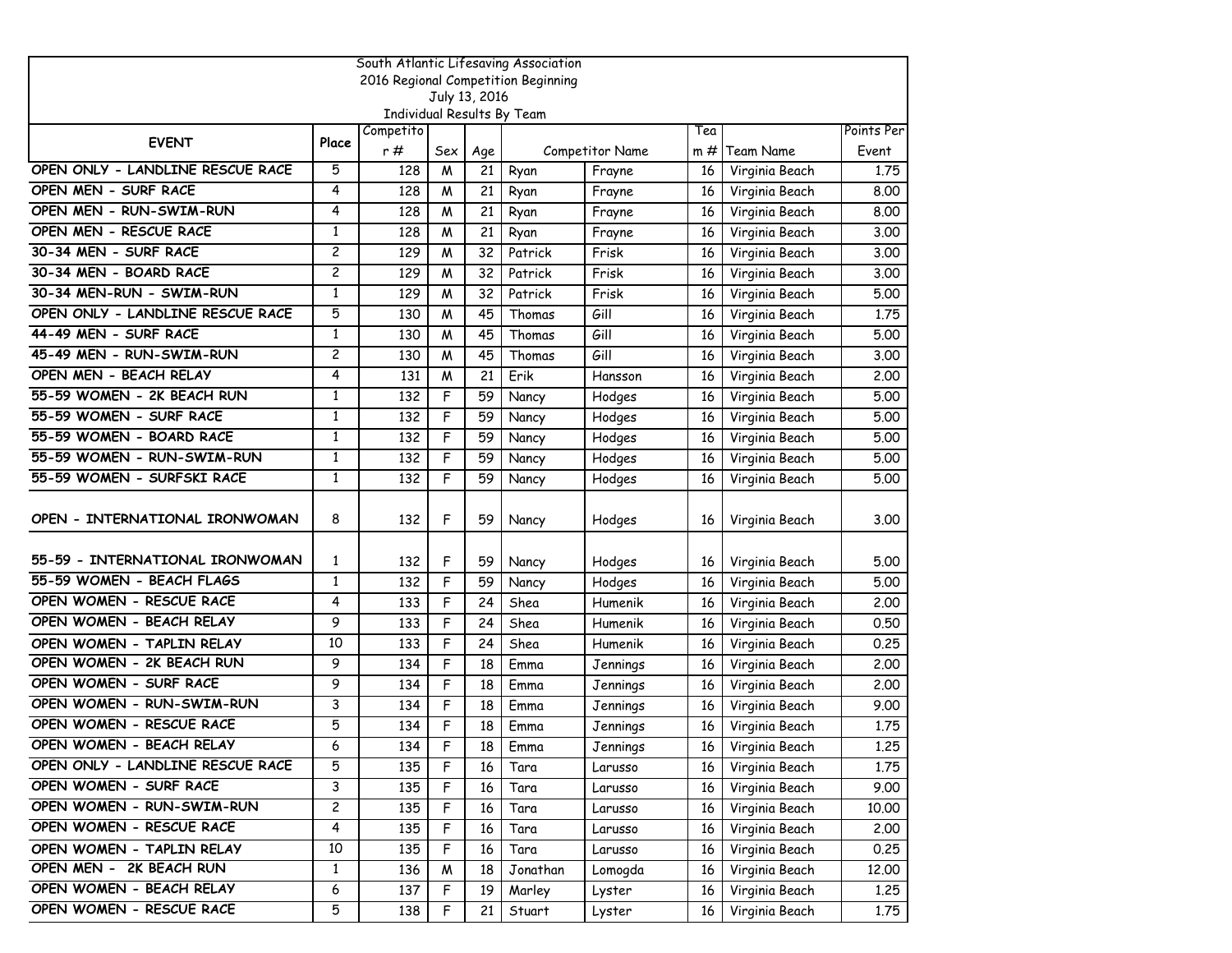|                                  |       |                                                |     |               | South Atlantic Lifesaving Association |                 |        |                    |            |
|----------------------------------|-------|------------------------------------------------|-----|---------------|---------------------------------------|-----------------|--------|--------------------|------------|
|                                  |       |                                                |     |               | 2016 Regional Competition Beginning   |                 |        |                    |            |
|                                  |       |                                                |     | July 13, 2016 |                                       |                 |        |                    |            |
|                                  |       | <b>Individual Results By Team</b><br>Competito |     |               |                                       |                 | Tea    |                    | Points Per |
| <b>EVENT</b>                     | Place | r#                                             | Sex | Age           |                                       | Competitor Name | $m \#$ | Team Name          | Event      |
| OPEN WOMEN - BEACH RELAY         | 9     | 138                                            | F   | 21            | Stuart                                | Lyster          | 16     | Virginia Beach     | 0.50       |
| OPEN ONLY - LANDLINE RESCUE RACE | 9     | 139                                            | M   | 26            | Jon                                   | Martin          | 16     | Virginia Beach     | 0.50       |
| OPEN MEN - BOARD RACE            | 8     | 139                                            | M   | 26            | Jon                                   | Martin          | 16     | Virginia Beach     | 3.00       |
| OPEN MEN - RESCUE RACE           | 1     | 139                                            | M   | 26            | Jon                                   | Martin          | 16     | Virginia Beach     | 3.00       |
| OPEN MEN - BEACH RELAY           | 4     | 139                                            | M   | 26            | Jon                                   | Martin          | 16     | Virginia Beach     | 2,00       |
| OPEN MEN - BEACH FLAGS           | 3     | 139                                            | W   | 26            | Jon                                   | Martin          | 16     | Virginia Beach     | 9.00       |
| OPEN MEN - TAPLIN RELAY          | 5     | 139                                            | M   | 26            | Jon                                   | Martin          | 16     | Virginia Beach     | 1.75       |
| OPEN MEN - 2K BEACH RUN          | 2     | 140                                            | M   | 25            | Harrison                              | Martingayle     | 16     | Virginia Beach     | 10.00      |
| OPEN MEN - BEACH RELAY           | 4     | 140                                            | M   | 25            | Harrison                              | Martingayle     | 16     | Virginia Beach     | 2,00       |
| OPEN ONLY - LANDLINE RESCUE RACE | 9     | 141                                            | M   | 30            | Michael                               | Miller          | 16     | Virginia Beach     | 0.50       |
| OPEN MEN - RESCUE RACE           | 1     | 141                                            | M   | 30            | Michael                               | Miller          | 16     | Virginia Beach     | 3.00       |
| OPEN MEN - BEACH RELAY           | 4     | 141                                            | M   | 30            | Michael                               | Miller          | 16     | Virginia Beach     | 2,00       |
| 30-34 MEN - BEACH FLAGS          | 3     | 141                                            | M   | 30            | Michael                               | Miller          | 16     | Virginia Beach     | 1,00       |
| OPEN MEN - TAPLIN RELAY          | 5     | 141                                            | M   | 30            | Michael                               | Miller          | 16     | Virginia Beach     | 1.75       |
| OPEN MEN - SURF RACE             | 9     | 142                                            | M   | 19            | Donovan                               | Pope            | 16     | Virginia Beach     | 2.00       |
| OPEN WOMEN - RESCUE RACE         | 5     | 143                                            | F   | 20            | Catherine                             | Pyle            | 16     | Virginia Beach     | 1.75       |
| OPEN WOMEN - BEACH RELAY         | 9     | 143                                            | F   | 20            | Catherine                             | Pyle            | 16     | Virginia Beach     | 0.50       |
| OPEN MEN - BOARD RACE            | 5     | 144                                            | M   | 20            | Jacob                                 | Rogerson        | 16     | Virginia Beach     | 7.00       |
| OPEN MEN - RESCUE RACE           | 6     | 144                                            | M   | 20            | Jacob                                 | Rogerson        | 16     | Virginia Beach     | 1,25       |
| OPEN - INTERNATIONAL IRONMAN     | 8     | 144                                            | M   | 20            | Jacob                                 | Rogerson        | 16     | Virginia Beach     | 3.00       |
| OPEN MEN - TAPLIN RELAY          | 5     | 144                                            | W   | 20            | Jacob                                 | Rogerson        | 16     | Virginia Beach     | 1,75       |
| OPEN MEN - 2K BEACH RUN          | 9     | 145                                            | M   | 22            | Troy                                  | Rogerson        | 16     | Virginia Beach     | 2,00       |
| OPEN MEN - RESCUE RACE           | 6     | 145                                            | M   | 22            | Troy                                  | Rogerson        | 16     | Virginia Beach     | 1,25       |
| OPEN ONLY - LANDLINE RESCUE RACE | 5     | 146                                            | M   | 19            | Austin                                | Ryan            | 16     | Virginia Beach     | 1.75       |
| OPEN MEN - SURF RACE             | 10    | 146                                            | W   | 19            | Austin                                | Ryan            | 16     | Virginia Beach     | 1.00       |
| OPEN MEN - RESCUE RACE           | 6     | 146                                            | W   | 19            | Austin                                | Ryan            | 16     | Virginia Beach     | 1,25       |
| OPEN MEN - TAPLIN RELAY          | 5     | 146                                            | W   | 19            | Austin                                | Ryan            | 16     | Virginia Beach     | 1.75       |
| OPEN MEN - RUN-SWIM-RUN          | 9     | 147                                            | M   | 18            | Jack                                  | Savino          | 16     | Virginia Beach     | 2.00       |
| OPEN MEN - RESCUE RACE           | 6     | 147                                            | M   | 18            | Jack                                  | Savino          | 16     | Virginia Beach     | 1.25       |
| OPEN MEN - TAPLIN RELAY          | 9     | 147                                            | М   | 18            | Jack                                  | Savino          | 16     | Virginia Beach     | 0.50       |
| OPEN WOMEN - RESCUE RACE         | 4     | 148                                            | F   | 25            | Heather                               | Sonsteng        | 16     | Virginia Beach     | 2.00       |
| OPEN WOMEN - BEACH RELAY         | 6     | 148                                            | F   | 25            | Heather                               | Sonsteng        | 16     | Virginia Beach     | 1.25       |
| OPEN WOMEN - 2K BEACH RUN        | 3     | 163                                            | F   | 20            | Doria                                 | Martingayle     | 16     | Virginia Beach     | 9.00       |
| OPEN ONLY - LANDLINE RESCUE RACE | 9     | 163                                            | F   | 20            | Doria                                 | Martingayle     | 16     | Virginia Beach     | 0.50       |
| OPEN WOMEN - BEACH RELAY         | 6     | 163                                            | F   | 20            | Doria                                 | Martingayle     | 16     | Virginia Beach     | 1.25       |
| OPEN WOMEN - TAPLIN RELAY        | 10    | 163                                            | F   | 20            | Doria                                 | Martingayle     | 16     | Virginia Beach     | 0.25       |
| OPEN MEN - SURF RACE             | 5     | 182                                            | M   | 21            | Will                                  | Swiss           | 17     | Wrightsville Beach | 7.00       |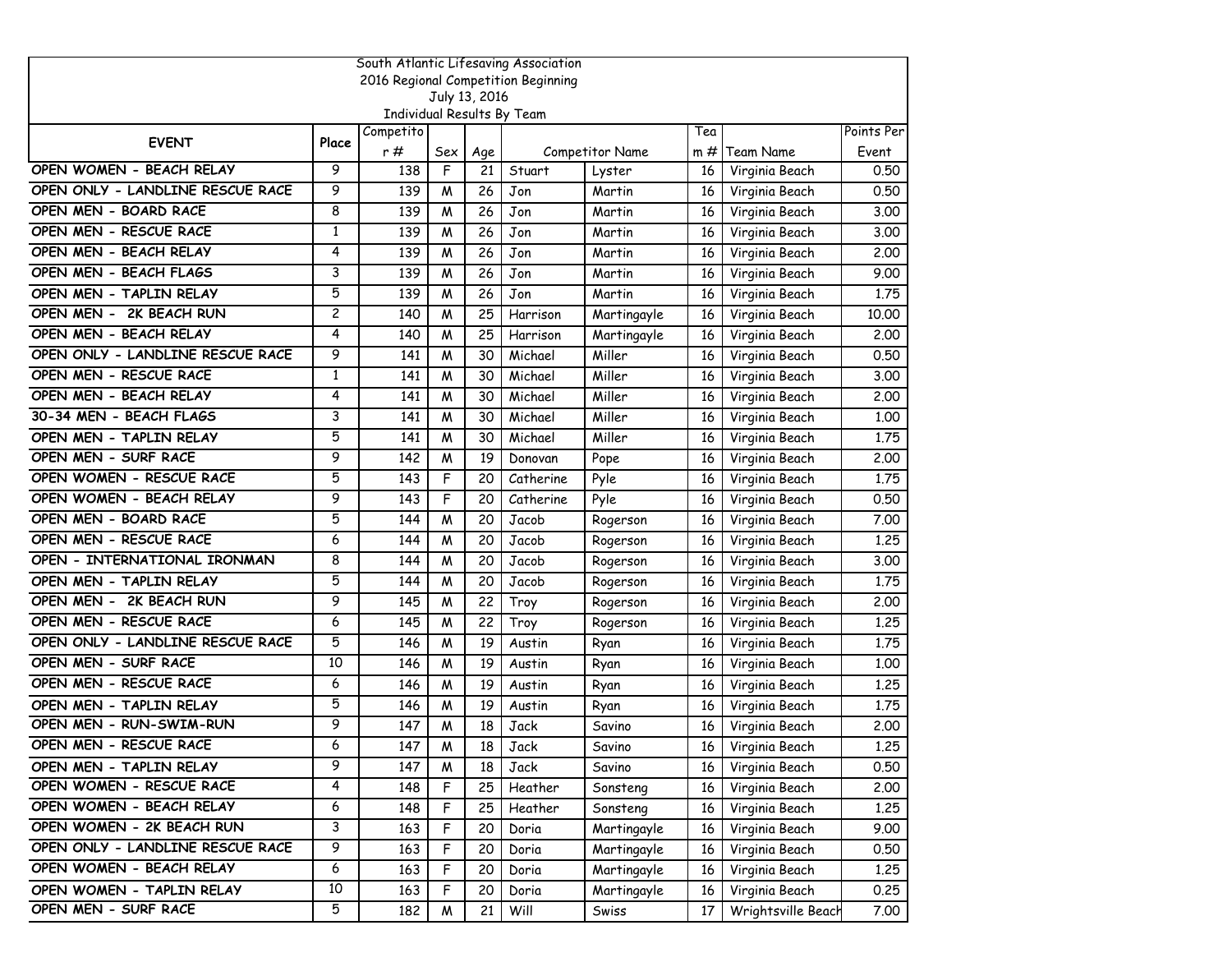|                                     |                |           |     |               | South Atlantic Lifesaving Association |                 |     |                    |            |
|-------------------------------------|----------------|-----------|-----|---------------|---------------------------------------|-----------------|-----|--------------------|------------|
| 2016 Regional Competition Beginning |                |           |     |               |                                       |                 |     |                    |            |
|                                     |                |           |     | July 13, 2016 |                                       |                 |     |                    |            |
|                                     |                | Competito |     |               | Individual Results By Team            |                 | Tea |                    | Points Per |
| <b>EVENT</b>                        | Place          | r #       | Sex | Age           |                                       | Competitor Name | m # | <b>Team Name</b>   | Event      |
| OPEN MEN - RUN-SWIM-RUN             | 7              | 182       | M   | 21            | Will                                  | Swiss           | 17  | Wrightsville Beach | 4.00       |
| OPEN MEN - RESCUE RACE              | 9              | 182       | M   | 21            | Will                                  | Swiss           | 17  | Wrightsville Beach | 0.50       |
| OPEN MEN - BOARD RESCUE RACE        | $\overline{c}$ | 182       | W   | 21            | Will                                  | Swiss           | 17  | Wrightsville Beach | 5.00       |
| OPEN MEN - RESCUE RACE              | 9              | 183       | M   | 20            | Tyler                                 | George          | 17  | Wrightsville Beach | 0.50       |
| OPEN MEN - BEACH RELAY              | $\mathbf{1}$   | 183       | M   | 20            | Tyler                                 | George          | 17  | Wrightsville Beach | 3.00       |
| OPEN MEN - TAPLIN RELAY             | $\overline{c}$ | 183       | M   | 20            | Tyler                                 | George          | 17  | Wrightsville Beach | 2.50       |
| OPEN MEN - SURF RACE                | 3              | 184       | M   | 22            | Zack                                  | Sowers          | 17  | Wrightsville Beach | 9.00       |
| OPEN MEN - RUN-SWIM-RUN             | 6              | 184       | W   | 22            | Zack                                  | Sowers          | 17  | Wrightsville Beach | 5.00       |
| OPEN MEN - RESCUE RACE              | $\overline{c}$ | 184       | M   | 22            | Zack                                  | Sowers          | 17  | Wrightsville Beach | 2.50       |
| OPEN MEN - BOARD RESCUE RACE        | 9              | 184       | M   | 22            | Zack                                  | Sowers          | 17  | Wrightsville Beach | 1.00       |
| OPEN ONLY - LANDLINE RESCUE RACE    | $\mathbf{1}$   | 185       | M   | 22            | Sawyer                                | Dove            | 17  | Wrightsville Beach | 3.00       |
| OPEN MEN - SURF RACE                | 6              | 185       | M   | 22            | Sawyer                                | Dove            | 17  | Wrightsville Beach | 5.00       |
| OPEN MEN - RESCUE RACE              | 2              | 185       | M   | 22            | Sawyer                                | Dove            | 17  | Wrightsville Beach | 2.50       |
| OPEN MEN - BEACH RELAY              | 6              | 185       | M   | 22            | Sawyer                                | Dove            | 17  | Wrightsville Beach | 1.25       |
| OPEN MEN - BOARD RESCUE RACE        | $\overline{7}$ | 185       | M   | 22            | Sawyer                                | Dove            | 17  | Wrightsville Beach | 2.00       |
| OPEN MEN - TAPLIN RELAY             | $\overline{c}$ | 185       | M   | 22            | Sawyer                                | Dove            | 17  | Wrightsville Beach | 2.50       |
| OPEN MEN - 2K BEACH RUN             | 3              | 186       | M   | 24            | Joshua                                | Drew            | 17  | Wrightsville Beach | 9.00       |
| OPEN MEN - RESCUE RACE              | 9              | 186       | M   | 24            | Joshua                                | Drew            | 17  | Wrightsville Beach | 0.50       |
| OPEN MEN - BEACH RELAY              | 6              | 186       | M   | 24            | Joshua                                | Drew            | 17  | Wrightsville Beach | 1.25       |
| 30-34 WOMEN - 2K BEACH RUN          | $\mathbf{1}$   | 187       | F   | 32            | Kristen                               | Smith Jeno      | 17  | Wrightsville Beach | 5.00       |
| 30-34 WOMEN - SURF RACE             | $\mathbf{1}$   | 187       | F   | 32            | Kristen                               | Smith Jeno      | 17  | Wrightsville Beach | 5.00       |
| OPEN WOMEN - BOARD RACE             | 5              | 187       | F   | 32            | Kristen                               | Smith Jeno      | 17  | Wrightsville Beach | 7.00       |
| 30-34 WOMEN - BOARD RACE            | 1              | 187       | F   | 32            | Kristen                               | Smith Jeno      | 17  | Wrightsville Beach | 5.00       |
| 30-34 WOMEN - RUN-SWIM-RUN          | 1              | 187       | F   | 32            | Kristen                               | Smith Jeno      | 17  | Wrightsville Beach | 5.00       |
| OPEN WOMEN - RESCUE RACE            | 3              | 187       | F   | 32            | Kristen                               | Smith Jeno      | 17  | Wrightsville Beach | 2.25       |
| OPEN WOMEN - BOARD RESCUE RACE      | 8              | 187       | F   | 32            | Kristen                               | Smith Jeno      | 17  | Wrightsville Beach | 1.50       |
| OPEN WOMEN - TAPLIN RELAY           | 6              | 187       | F   | 32            | Kristen                               | Smith Jeno      | 17  | Wrightsville Beach | 1.25       |
| OPEN ONLY - LANDLINE RESCUE RACE    | 1              | 188       | F   | 32            | Lindsey                               | Gerkens         | 17  | Wrightsville Beach | 3.00       |
| OPEN WOMEN - BOARD RACE             | 1              | 188       | F   | 32            | Lindsey                               | Gerkens         | 17  | Wrightsville Beach | 12.00      |
| OPEN WOMEN - RESCUE RACE            | 2              | 188       | F   | 32            | Lindsey                               | Gerkens         | 17  | Wrightsville Beach | 2.50       |
| OPEN WOMEN - BEACH RELAY            | 8              | 188       | F   | 32            | Lindsey                               | Gerkens         | 17  | Wrightsville Beach | 0.75       |
| OPEN WOMEN - SURFSKI RACE           | 1              | 188       | F   | 32            | Lindsey                               | Gerkens         | 17  | Wrightsville Beach | 12.00      |
| 30-34 WOMEN - SURFSKI RACE          | $\mathbf{1}$   | 188       | F   | 32            | Lindsey                               | Gerkens         | 17  | Wrightsville Beach | 5.00       |
| OPEN WOMEN - BOARD RESCUE RACE      | 2              | 188       | F   | 32            | Lindsey                               | Gerkens         | 17  | Wrightsville Beach | 5.00       |
| OPEN - INTERNATIONAL IRONWOMAN      | 2              | 188       | F   | 32            | Lindsey                               | Gerkens         | 17  | Wrightsville Beach | 10.00      |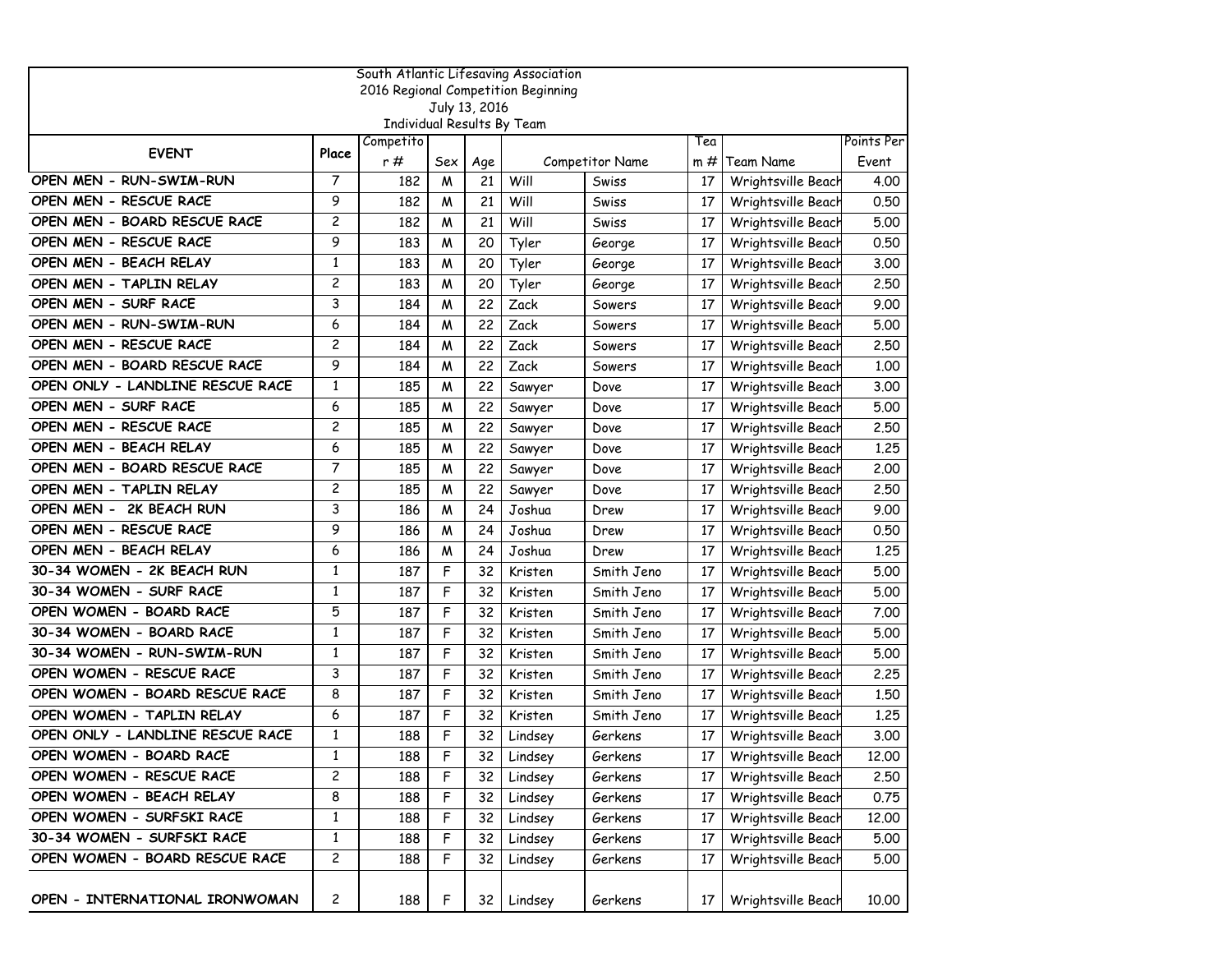|                                  |                   |                                         |     |               | South Atlantic Lifesaving Association |                 |     |                    |            |
|----------------------------------|-------------------|-----------------------------------------|-----|---------------|---------------------------------------|-----------------|-----|--------------------|------------|
|                                  |                   |                                         |     |               | 2016 Regional Competition Beginning   |                 |     |                    |            |
|                                  |                   |                                         |     | July 13, 2016 |                                       |                 |     |                    |            |
|                                  |                   | Individual Results By Team<br>Competito |     |               |                                       |                 | Tea |                    | Points Per |
| <b>EVENT</b>                     | Place             | r #                                     |     |               |                                       |                 |     |                    | Event      |
|                                  |                   |                                         | Sex | Age           |                                       | Competitor Name | m # | Team Name          |            |
| 30-34 - INTERNATIONAL IRONWOMAN  |                   |                                         |     |               |                                       |                 |     |                    |            |
|                                  | 1<br>$\mathbf{1}$ | 188                                     | F   | 32            | Lindsey                               | Gerkens         | 17  | Wrightsville Beach | 5.00       |
| OPEN WOMEN - TAPLIN RELAY        | 9                 | 188                                     | F   | 32            | Lindsey                               | Gerkens         | 17  | Wrightsville Beach | 3.00       |
| OPEN MEN - RESCUE RACE           |                   | 189                                     | M   | 30            | Keith                                 | Nelson          | 17  | Wrightsville Beach | 0.50       |
| OPEN MEN - BOARD RACE            | 10                | 191                                     | W   | 22            | Rett                                  | Nabell          | 17  | Wrightsville Beach | 1.00       |
| OPEN MEN - BEACH RELAY           | 6                 | 191                                     | W   | 22            | Rett                                  | Nabell          | 17  | Wrightsville Beach | 1.25       |
| OPEN MEN - BOARD RESCUE RACE     | 2                 | 191                                     | M   | 22            | Rett                                  | Nabell          | 17  | Wrightsville Beach | 5.00       |
| OPEN MEN - 2K BEACH RUN          | 4                 | 192                                     | W   | 21            | Adam                                  | Gartrell        | 17  | Wrightsville Beach | 8.00       |
| OPEN MEN - BEACH RELAY           | $\mathbf{1}$      | 192                                     | M   | 21            | Adam                                  | Gartrell        | 17  | Wrightsville Beach | 3.00       |
| OPEN WOMEN - RUN-SWIM-RUN        | 6                 | 193                                     | F   | 22            | Catherine                             | Gargula         | 17  | Wrightsville Beach | 5.00       |
| OPEN WOMEN - RESCUE RACE         | $\overline{c}$    | 193                                     | F   | 22            | Catherine                             | Gargula         | 17  | Wrightsville Beach | 2.50       |
| OPEN WOMEN - BOARD RESCUE RACE   | 9                 | 193                                     | F   | 22            | Catherine                             | Gargula         | 17  | Wrightsville Beach | 1.00       |
| OPEN WOMEN - TAPLIN RELAY        | $\mathbf{1}$      | 193                                     | F   | 22            | Catherine                             | Gargula         | 17  | Wrightsville Beach | 3.00       |
| OPEN WOMEN - SURF RACE           | 4                 | 194                                     | F   | 25            | Kathryn                               | Yarbrough       | 17  | Wrightsville Beach | 8.00       |
| OPEN WOMEN - BOARD RACE          | 7                 | 194                                     | F   | 25            | Kathryn                               | Yarbrough       | 17  | Wrightsville Beach | 4.00       |
| OPEN WOMEN - RESCUE RACE         | 3                 | 194                                     | F   | 25            | Kathryn                               | Yarbrough       | 17  | Wrightsville Beach | 2.25       |
| OPEN WOMEN - BEACH RELAY         | 8                 | 194                                     | F   | 25            | Kathryn                               | Yarbrough       | 17  | Wrightsville Beach | 0.75       |
| OPEN WOMEN - SURFSKI RACE        | 3                 | 194                                     | F   | 25            | Kathryn                               | Yarbrough       | 17  | Wrightsville Beach | 9.00       |
| OPEN WOMEN - BOARD RESCUE RACE   | 9                 | 194                                     | F   | 25            | Kathryn                               | Yarbrough       | 17  | Wrightsville Beach | 1.00       |
|                                  |                   |                                         |     |               |                                       |                 |     |                    |            |
| OPEN - INTERNATIONAL IRONWOMAN   | 1                 | 194                                     | F   | 25            | Kathryn                               | Yarbrough       | 17  | Wrightsville Beach | 12,00      |
| OPEN WOMEN - TAPLIN RELAY        | $\mathbf{1}$      | 194                                     | F   | 25            | Kathryn                               | Yarbrough       | 17  | Wrightsville Beach | 3.00       |
| OPEN WOMEN - RESCUE RACE         | 3                 | 195                                     | F   | 21            | Marisa                                | Martinez        | 17  | Wrightsville Beach | 2.25       |
| OPEN WOMEN - BEACH RELAY         | 8                 | 195                                     | F   | 21            | Marisa                                | Martinez        | 17  | Wrightsville Beach | 0.75       |
| OPEN WOMEN - BOARD RESCUE RACE   | 3                 | 195                                     | F   | 21            | Marisa                                | Martinez        | 17  | Wrightsville Beach | 4.50       |
| OPEN WOMEN - TAPLIN RELAY        | 6                 | 195                                     | F   | 21            | Marisa                                | Martinez        | 17  | Wrightsville Beach | 1.25       |
| OPEN WOMEN - RUN-SWIM-RUN        | 10                | 196                                     | F   | 22            | Jensen                                | Engen           | 17  | Wrightsville Beach | 1.00       |
| OPEN WOMEN - RESCUE RACE         | 3                 | 196                                     | F   | 22            | Jensen                                | Engen           | 17  | Wrightsville Beach | 2.25       |
| OPEN WOMEN - BEACH RELAY         | 8                 | 196                                     | F   | 22            | Jensen                                | Engen           | 17  | Wrightsville Beach | 0.75       |
| OPEN WOMEN - BOARD RESCUE RACE   | 8                 | 196                                     | F   | 22            | Jensen                                | Engen           | 17  | Wrightsville Beach | 1.50       |
| OPEN WOMEN - TAPLIN RELAY        | $\mathbf{1}$      | 196                                     | F   | 22            | Jensen                                | Engen           | 17  | Wrightsville Beach | 3.00       |
| OPEN WOMEN - BOARD RACE          | 10                | 197                                     | F   | 30            | Kritsi                                | Falco           | 17  | Wrightsville Beach | 1.00       |
| OPEN WOMEN - RESCUE RACE         | $\overline{c}$    | 197                                     | F   | 30            | Kritsi                                | Falco           | 17  | Wrightsville Beach | 2.50       |
| OPEN WOMEN - SURFSKI RACE        | 8                 | 197                                     | F   | 30            | Kritsi                                | Falco           | 17  | Wrightsville Beach | 3.00       |
| OPEN WOMEN - BOARD RESCUE RACE   | 3                 | 197                                     | F   | 30            | Kritsi                                | Falco           | 17  | Wrightsville Beach | 4.50       |
| OPEN WOMEN - TAPLIN RELAY        | 6                 | 197                                     | F   | 30            | Kritsi                                | Falco           | 17  | Wrightsville Beach | 1.25       |
| OPEN ONLY - LANDLINE RESCUE RACE | 1                 |                                         |     |               |                                       |                 |     |                    |            |
|                                  |                   | 198                                     | M   | 30            | Maurice                               | Peacock         | 17  | Wrightsville Beach | 3.00       |